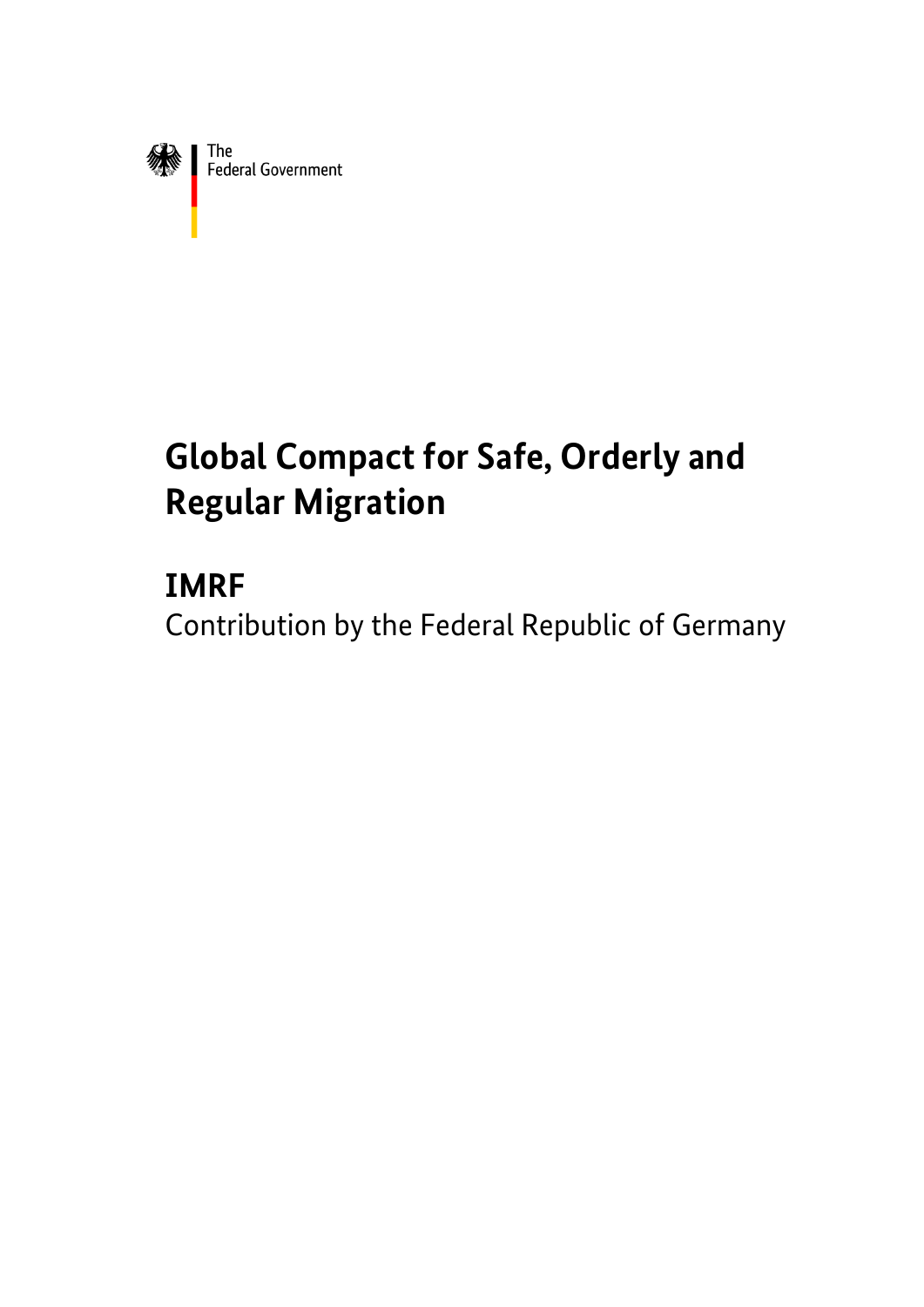# **1. Methodology**

Germany appreciates and continues to support the vision and principles of the Global Compact for Safe, Orderly and Regular Migration (GCM). The review processes are helpful for assessing progress at national, regional and international level; we are grateful for the UN system's support for these processes and beyond.

For our national reviews, we continue to follow a whole-of-government and a whole-of-society approach. We also pursue partnerships in multilateral and regional organisations as well as bilaterally with other countries. The **preparation of this voluntary review** was undertaken as a collaborative effort involving various government actors, notably the Federal Chancellery (BKAmt), the Federal Ministry of Justice (BMJ), the Federal Ministry of the Interior and Community (BMI), the Federal Ministry of Labour and Social Affairs (BMAS), the Federal Ministry for Family Affairs, Senior Citizens, Women and Youth (BMFSFJ), the Federal Ministry of Health (BMG), the Federal Ministry for Economic Affairs and Climate Action (BMWK), the Federal Ministry for Economic Cooperation and Development (BMZ), the Federal Government Commissioner for Migration, Refugees and Integration (IntB) and the Federal Foreign Office (AA), which also coordinated the process.

We are also grateful for the active and substantive contributions of civil society in Germany and abroad. A longer dialogue session was held with civil society actors, academia and other stakeholders to prepare the IMRF. Although this paper does not represent the views of all actors, it includes inputs from various stakeholders.

Reflecting policy priorities, developments have been more substantive in some of the areas covered by GCM goals than in others. Hence, the depth and scope of this contribution to the review varies. The consequences of the COVID-19 pandemic continued to present challenges during the preparation of the report, such as restrictions on in-person meetings. Virtual alternatives were used wherever possible.

# **2. Summary of German policy**

Germany values the GCM as a non-legally binding, cooperative framework that fosters international cooperation on migration. The Compact provides important examples for action and is tangible proof of the effectiveness of multilateralism.

**Enhancing the availability and flexibility of pathways** for safe, orderly and regular migration and **mitigating the root causes** of forced displacement and irregular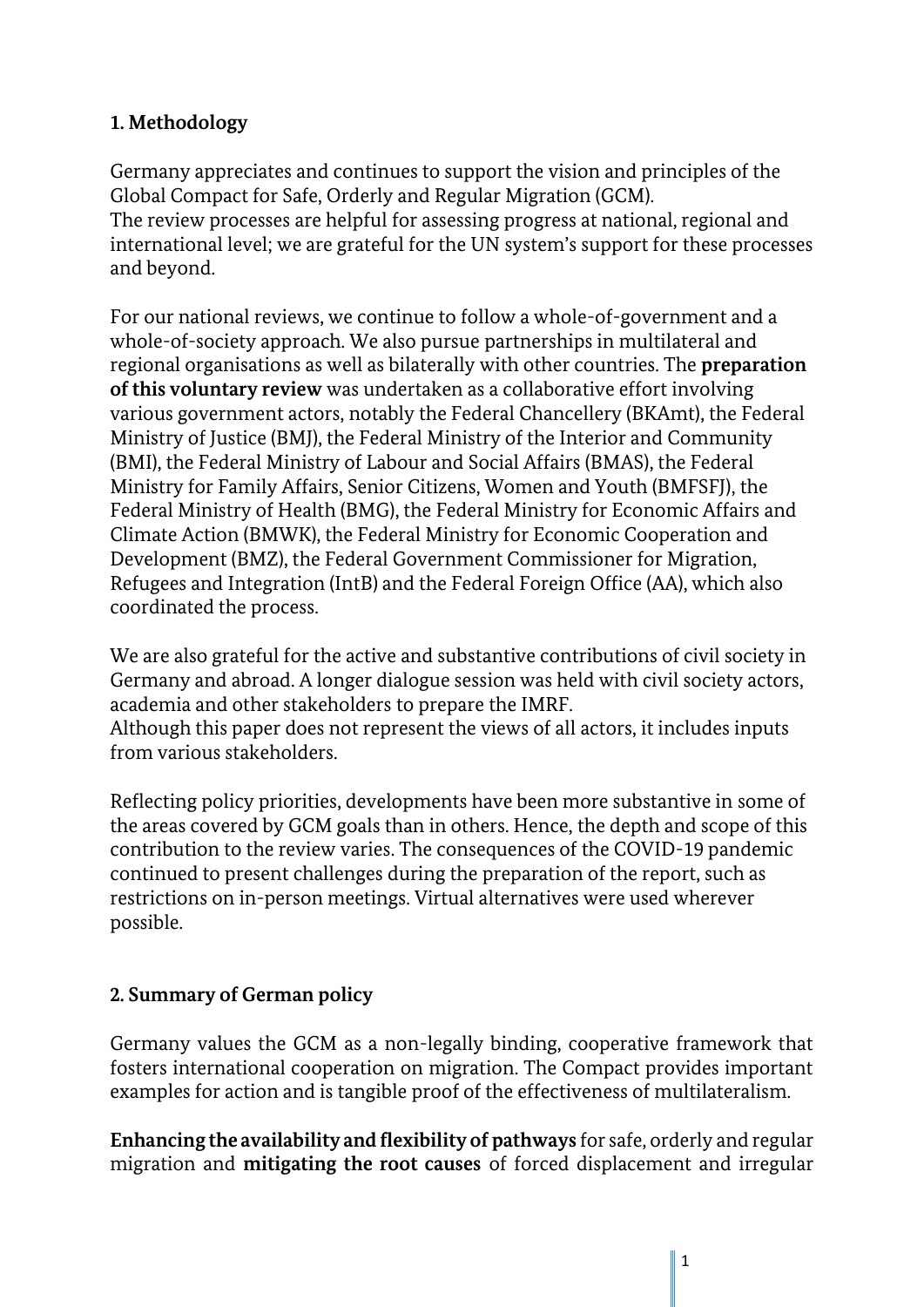migration is directly related to the **implementation of the 2030 Agenda and the Paris Agreement**. The Federal Government and the majority of the Länder (Federal States) have strategies for sustainable development; some are already aligned with the 2030 Agenda. Data for some SDG indicators is disaggregated by migration background.

Germany aims to contribute to reducing the incidence and negative impact of irregular migration and to creating safe and dignified life prospects for people in all countries, as well as to continuously engage in supporting development patterns and measures which foster **human security**.

Priority policy areas for the Federal Government with regard to the GCM's objectives include, inter alia:

- tackling the causes of irregular migration, including the rapidly growing factor of climate change and related significant drivers of migration and displacement, as well as combating human trafficking;
- legal migration, including facilitating access to the German labour market;
- facilitating integration, social inclusion and diaspora engagement;
- safe and dignified return and readmission, as well as sustainable reintegration;
- women and girls, in all their diversity, in migration.

The following measures, legislative actions and decisions highlight this:

- In 2018, the Federal Government initiated a new **National Action Plan on Integration** – a process involving over 300 stakeholders, including more than 75 migrant organisations (see Objective 16).
- In 2019, the Federal Government appointed a committee of 25 migration and integration experts from academia and the field to its **Expert Commission on the Framework Conditions for Integration Potential** (Fachkommission der Bundesregierung zu den Rahmenbedingungen der Integrationsfähigkeit) (see Objective 16).
- Also in 2019, the Federal Government convened the independent **Commission on the Root Causes of Displacement (Fachkommission "Fluchtursachen")** (see Objective 2). The Commission's report "Preventing Crises, Creating Prospects, Protecting People", published in 2021, presents proposals for Germany's future national and international activities across the entire range of displacement and migration-related areas.
- In 2020, the **Skilled Immigration Act** (Fachkräfteeinwanderungsgesetz) entered into force, expanding opportunities for professionals with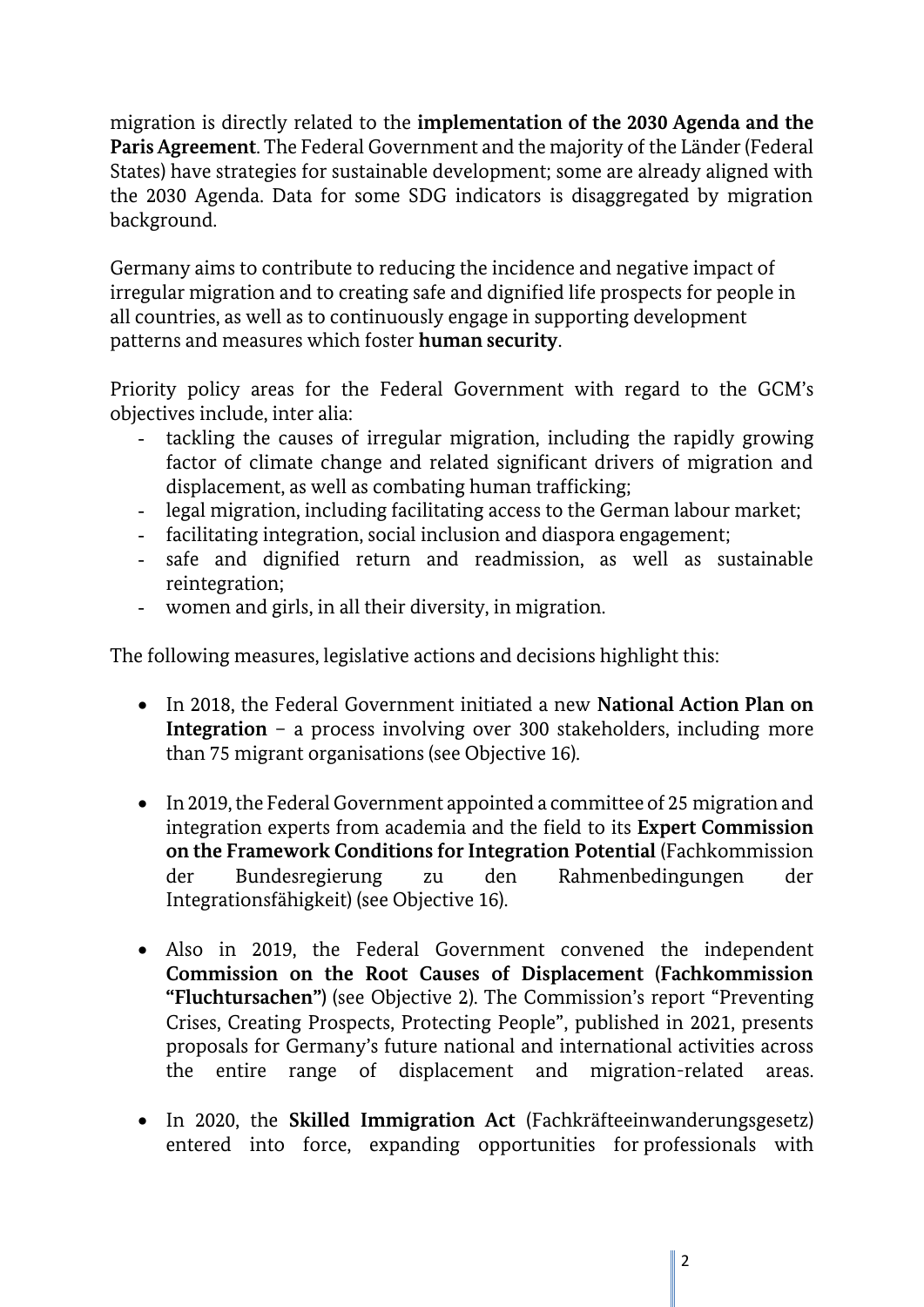vocational, non-academic training to access the German labour market, inter alia (see Objective 5).

- Also in 2020, a cabinet committee for the fight against right-wing extremism and racism was set up to develop measures to more effectively combat rightwing extremism, **racism, antisemitism and other ideologies promoting inequality** (see Objective 17).
- With its third Action Plan for the Women, Peace and Security Agenda (2021- 2024), the German Government has committed itself to promoting gender equality and the participation of women in the contexts of conflict prevention, resolution, relief and recovery, fragility, displacement and migration.

**COVID-19** has had a significant influence on migration, including the immobilisation of seasonal workers. This has posed challenges for a number of economic sectors, especially food and agriculture, as well as for the livelihoods of migrant workers. COVID-19 has also increased the demand for health workers globally, the majority of which are women. The pandemic has intensified the need for cooperation on migration.

Germany engages regularly in **bilateral migration dialogues** to foster cooperation in the policy areas of migration and displacement, including with Greece, Spain, Italy, Turkey and Egypt. Furthermore, Germany is engaged in bilateral dialogues in the context of binational government commissions with Nigeria and Ethiopia.

Many actors are involved in the implementation of the GCM. Efforts have been – and continue to be – made to engage and inform relevant stakeholders during the review process.

# **3. Progress on GCM objectives - overview**

The following is an overview of the most important developments and highlights selected projects. The scope of activities implemented by German stakeholders is far more extensive than this overview.

In addition, the Federal Government contributes to ensuring a coordinated, coherent and comprehensive EU approach towards the GCM, addressing its 23 goals through NDICI – Global Europe funding, the New Pact on Migration and Asylum of 23 September 2020, Team Europe Initiatives and action plans for specific partner countries.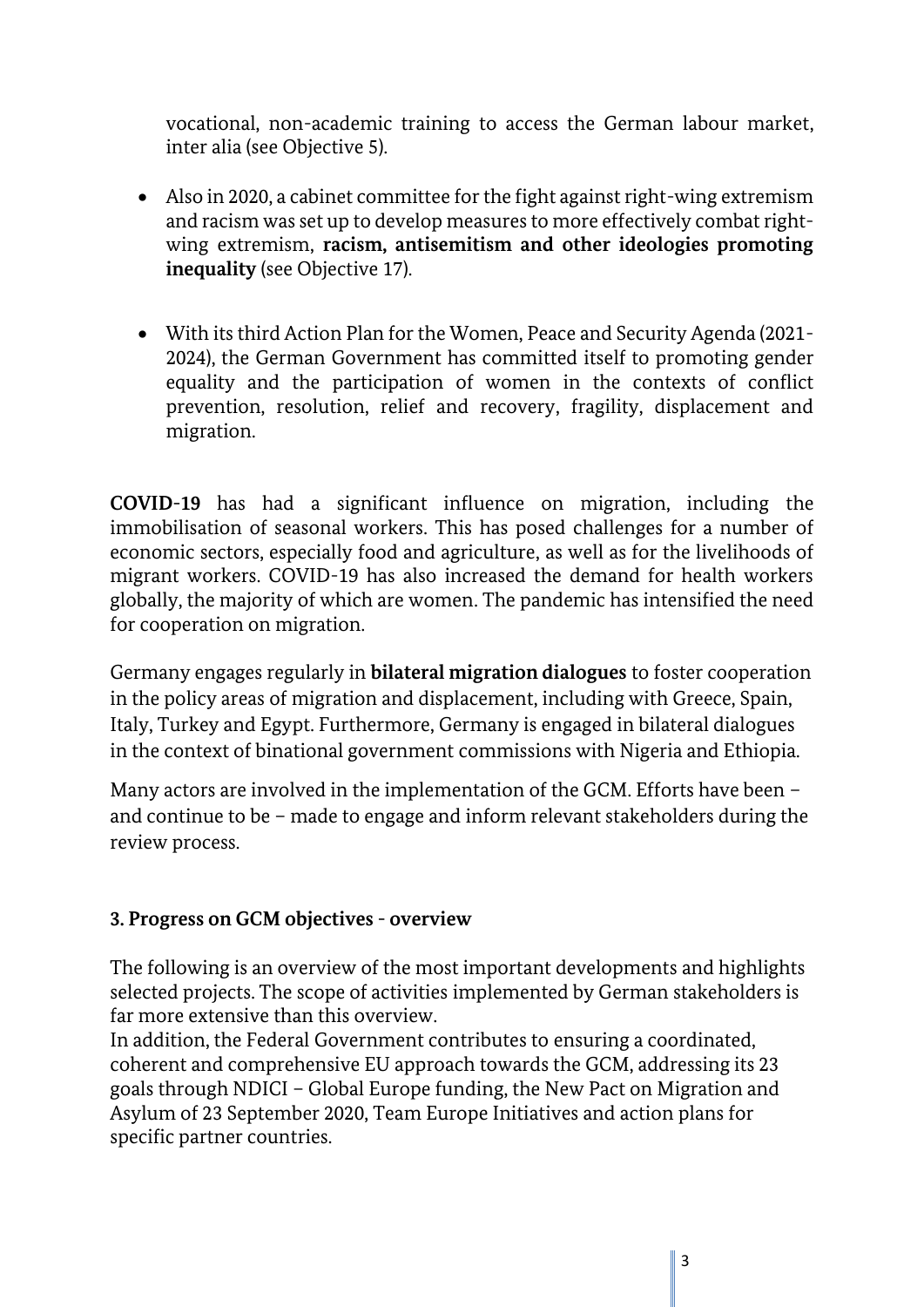Objective 1 - Collect and utilise accurate and disaggregated data as a basis for evidence-based policies

**Integration monitoring** is an important instrument for designing transparent integration policy. The Federal Government collected and analysed data with regard to integration; the report was published in March 2021: Integration in Germany. First Report on indicator-based integration monitoring

[\(https://www.integrationsbeauftragte.de/resource/blob/244016/1881330/e](https://www.integrationsbeauftragte.de/resource/blob/244016/1881330/e59a3435da62a94f14a60f46fcfd21fd/erster-bericht-zum-indikatorengestuetzten-integrationsmonitoring-data.pdf) [59a3435da62a94f14a60f46fcfd21fd/erster-bericht-zum-](https://www.integrationsbeauftragte.de/resource/blob/244016/1881330/e59a3435da62a94f14a60f46fcfd21fd/erster-bericht-zum-indikatorengestuetzten-integrationsmonitoring-data.pdf)

[indikatorengestuetzten-integrationsmonitoring-data.pdf](https://www.integrationsbeauftragte.de/resource/blob/244016/1881330/e59a3435da62a94f14a60f46fcfd21fd/erster-bericht-zum-indikatorengestuetzten-integrationsmonitoring-data.pdf) [in German]).

It uses the data to map the heterogeneity of the population of migrant origin in order to highlight successes and challenges in the integration process and to derive indications of where integration measures need to be intensified or re-aligned in the future.

The German Center for Integration and Migration Research (DeZIM) was established in 2017 to connect existing structures in migration and integration research, to close gaps in research and facilitate factual debates on integration, migration, discrimination and racism. It comprises a network of key stakeholders in integration and migration research as well as a central institute designed to gather, expand and disseminate knowledge on these subject areas and provide evidence-based policy advice. Key DeZIM projects include setting up a migration data centre and a National Discrimination and Racism Monitor [\(https://dezim-institut.de/](https://dezim-institut.de/))

The Federal Statistical Office (**Destatis**) collects data relevant for migrationrelated policies, such as the percentage of the population of migrant origin. Data on some other indicators (such as childcare provision) is disaggregated by migration background (yes/no). An academic research centre has been established at the Federal Office for Migration and Refugees (Bundesamt für Migration und Flüchtlinge - BAMF) to enhance analysis, with a view to improving immigration management.

Germany financially supports **IOM's Global Migration Data Analysis Centre (as of 2022: Global Data Institute)**, which aggregates decentralised data from various institutions into a structured and user-friendly database for more evidence-based migration management. In addition, Germany provides financial support to IOM's Displacement Tracking Matrix and the Internal Displacement Monitoring Centre, enhancing data and analysis on displacement contexts, migrants in vulnerable situations and internal disaster displacement.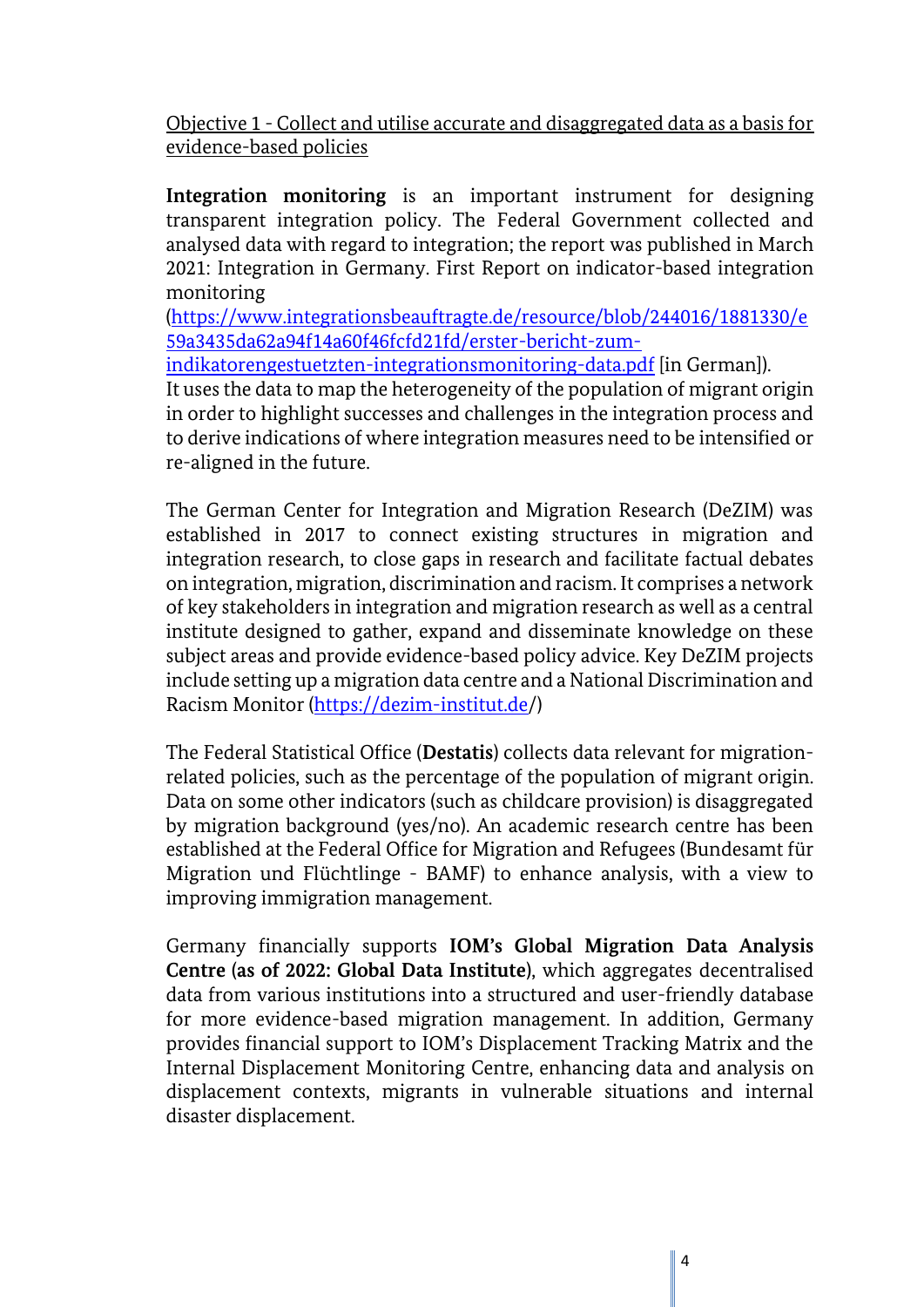Under Germany's Presidency of the Council of the EU, a dialogue on the **digital transformation of migration management** was launched in July 2020 with *Migration 4.0.* The event brought together migration and digitalisation experts with stakeholders from EU member states and non-European partners.

In June 2020, the amended Council **Regulation on Community statistics on migration and international protection (REGULATION (EU) 2020/851)** came into force to further harmonise and improve the quality of European statistics on migration.

Germany assists the World Bank in **modelling internal climate changedriven migration in West and East Africa**. The reports describe scenarios and identify climate migration hotspots to inform policy dialogue and action.

Objective 2 - Minimise the adverse drivers and structural factors that compel people to leave their country of origin

Germany's approach to mitigating the adverse drivers and structural factors of irregular migration is closely interlinked with the EU's approach e.g. focusing on the instrument of the European Union Emergency Trust Fund for Africa (EUTF/NDICI new) within the framework of the Valletta Action Plan<sup>1</sup>.

In July 2019, the Federal Government convened a **Commission on the Root Causes of Displacement** with 24 experts from academic institutions, nongovernmental organisations, the private sector and international organisations in order to identify the main causes of displacement and irregular migration and to develop approaches for effectively mitigating them, focusing on the difference that the Federal Government can make, together with the EU and other partners. The report "Preventing Crises, Creating Prospects, Protecting People" was presented in May 2021. The recommendations touch upon a broad spectrum of key drivers of displacement and irregular migration and recommend measures in five areas of action: (1) Preventing crises and resolving conflicts; (2) Securing livelihoods and creating new opportunities for development; (3) Halting climate change and coping with its impacts in a spirit of solidarity; (4) Supporting displaced persons and host countries; and (5) Managing German and European refugee and migration policy in a humane and coherent

 $\overline{\phantom{a}}$ 

<sup>&</sup>lt;sup>1</sup> The EUTF expired at the end of 2021. Projects that have been launched to date are still ongoing. In terms of content, the migration issue will be financed via the Neighbourhood, Development and International Cooperation Instrument (NDICI).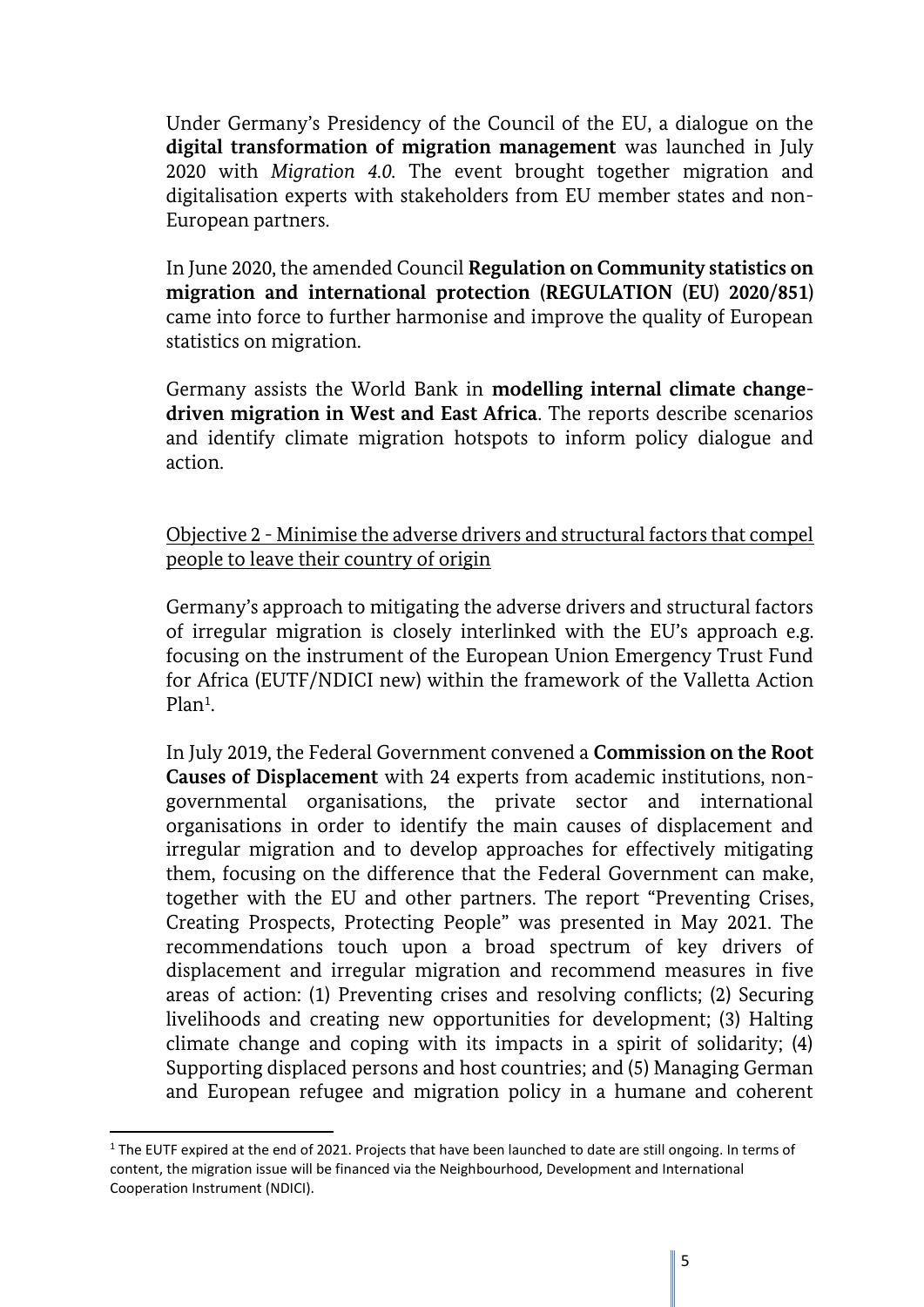manner. The report also underlines the importance of consistently including women, in all their diversity, in all initiatives and strategies. The Federal Government sees the report as backing for its 360-degree approach to migration and forced displacement and will take the recommendations into consideration in the further development of policies and measures.

Germany is committed to supporting better coherence of humanitarian assistance, development cooperation and peacebuilding efforts (the **humanitarian–development–peace nexus**) in accordance with the respective mandates. Germany's increased flexible, multi-year and adaptive funding facilitates the designing of joined-up nexus interventions, to minimise the adverse drivers for and structural factors of displacement.

In 2020 alone, the Federal Government allocated **around 5.5 billion euro to prevent conflict, tackle the root causes of displacement and assist displaced people as well as host communities** in crisis situations. A significant share goes towards crisis instruments such as transitional development assistance and the special initiative "Tackling the root causes of displacement, reintegrating refugees". The purpose of transitional development assistance is to help strengthen the resilience of people who are particularly hard hit and of local structures in a sustainable way so that they will be able to deal with existing crises themselves and to reduce the risk of new crises. Transitional development assistance thus makes an important contribution to crisis prevention.

Germany continues to improve the coherence and complementarity of its **humanitarian, development and peacebuilding efforts** in order to strengthen the HDP (nexus). For example, in Afghanistan, Iraq and Sudan, German humanitarian assistance and development cooperation have funded **joint nexus projects that support IDPs, returnees and refugees.**

To ensure the effectiveness of the humanitarian system and development cooperation and broaden the donor base, Germany conducts outreach to potential donors – both bilaterally and in coordination with other donors. Germany further coordinates with other donors in the context of the EU, G7 and formats such as the Good Humanitarian Donorship forum.

In line with its Grand Bargain commitments, Germany has increased its flexible funding for humanitarian assistance significantly, from 147.6 million euro in 2016 to more than one billion euro in 2021. In this way, Germany was able to meet the target of 30% for unearmarked or softly earmarked humanitarian contributions. Germany's use of multi-year funding further strengthens the humanitarian system while fostering an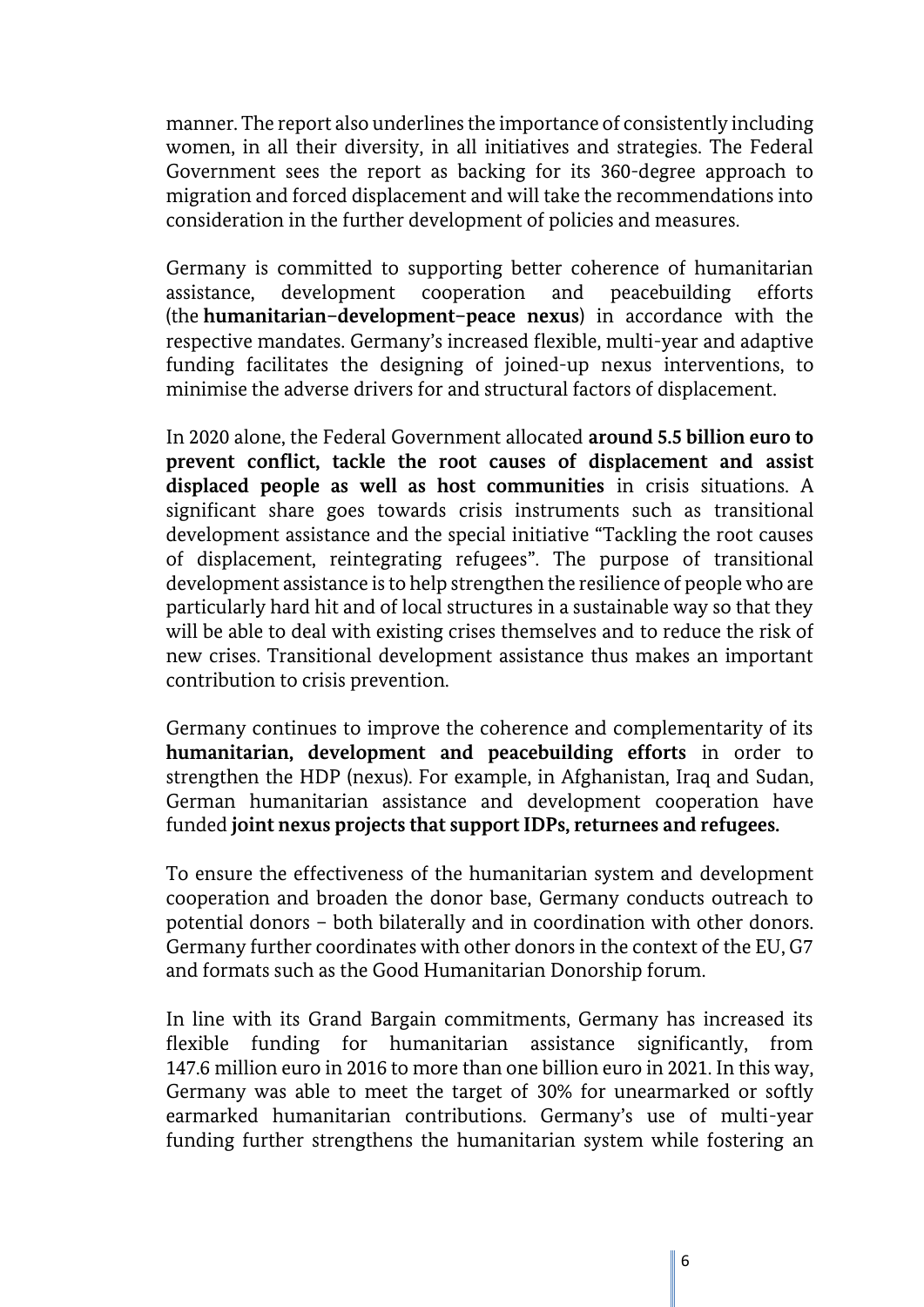adequate humanitarian response in contexts with disaster displacement and migrants in vulnerable situations.

Together with the International Organization for Migration, Germany has developed the flexible Humanitarian Programme for Africa, which incorporates a sustained and rapid response mechanism. In addition, Germany has funded an IOM project on human mobility and climate change data in the Eastern Caribbean.

The implications of climate change, including related significant drivers of migration and displacement, are an important topic for the Federal Government. It therefore supports social, ecological and economic transformation and is thus contributing to limiting the increase in the global average temperature to 1.5 degrees Celsius and to adapting to the adverse effects of climate change as set out in the Paris Agreement. Germany recognises safe, orderly and regular migration as an adaptation strategy.

Germany is committed to scaling up and mainstreaming anticipatory action throughout the humanitarian system and development cooperation to prevent and mitigate disaster displacement where possible and will continue to provide lifesaving humanitarian assistance and long-term development cooperation to people affected by disaster displacement.

Drawing on expertise from a wide range of actors, the **Platform on Disaster Displacement** (PDD) addresses the challenges of population movement, including those linked to disasters and the adverse effects of climate change. Germany supports the Secretariat of the **PDD** as a member of the Steering Group, both financially (3.5 million euro from 2019 to 2022) and with one additional staff member who supports the GCM-related work of the platform. In 2021, the PDD, in partnership with IOM and funded by Germany, launched a project flanking the review of the implementation of GCM commitments related to human mobility, disaster and climate change.

Germany also supports the IFRC **Disaster Law programme**, which is aimed at improving legal provisions and disaster governance to protect vulnerable groups such as IDPs from and during disasters. Furthermore, Germany supports initiatives for countries to develop national **disaster risk reduction strategies** aligned with the Sendai Framework, such as the implementation of the Words into Action guidelines. This includes possible measures related to human mobility, displacement and evacuation as well as human rightscentred, planned and transparent relocation in the context of strengthening disaster risk reduction and management, resilience and preparedness.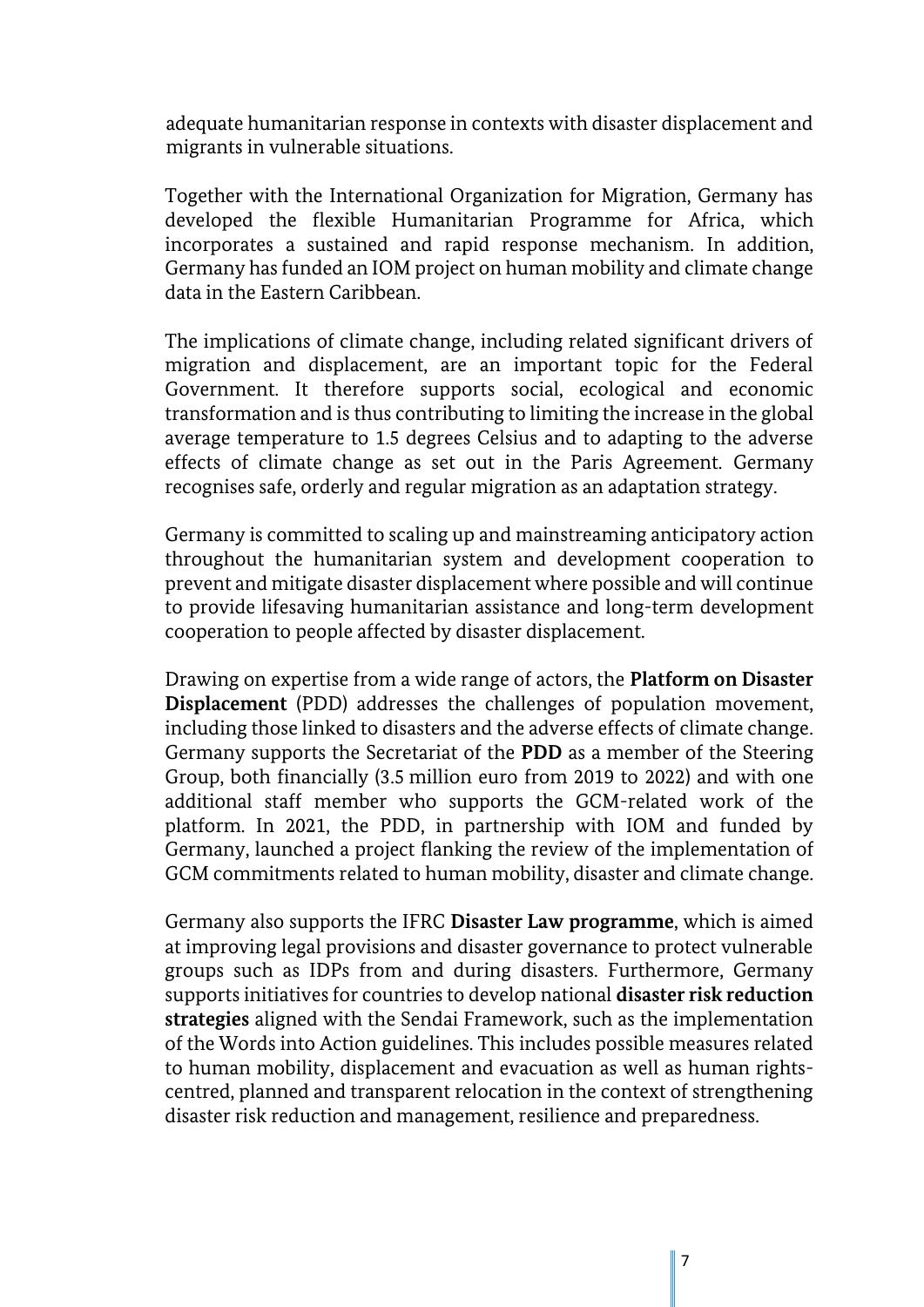The Federal Government's programme **Human Mobility in the Context of Climate Change** supports measures to improve development-oriented handling of migration, displacement triggered by disasters, and the voluntary and planned relocation of individuals in the context of climate change. One example is a cooperation measure with the Government of Fiji to develop solutions such as human rights-based disaster displacement and relocation guidelines. The programme also supports the Intergovernmental Authority on Development (IGAD) in modelling human mobility in the context of slow-onset events. This will feed into efforts to implement the region's protocols on transhumance and the free movement of persons.

In Bangladesh, the **Urban Management of Internal Migration due to Climate Change** programme strives to provide sustainable and resilient livelihoods for climate migrants and other vulnerable urban poor. It offers income-generating opportunities and assistance to improve access to public services and finances, and aims to increase cities' capacity to accommodate migrants.

Objective 3 - Provide accurate and timely information at all stages of migration

Germany **provides information** to (potential) migrants about regular migration pathways, perspectives in home countries, risks of irregular migration, repatriation and support for voluntary return and reintegration.

For example, Germany finances **advisory centres for jobs, migration and reintegration in twelve partner countries** that support the sustainable reintegration of returnees and advise people on local job opportunities and the risks of irregular migration, as well as requirements and opportunities for regular migration. Since June 2019, about 14,500 persons have received advice on regular migration through the Migration and Diaspora Programme; moreover, around 95,300 individual counselling sessions on perspectives in the countries of origin and on social and economic reintegration of returnees have been provided by the Returning to New Opportunities programme. The website <https://www.startfinder.de/de> provides comprehensive information about these programmes.

The website [https://www.make-it-in-germany.com/de/,](https://www.make-it-in-germany.com/de/) funded by the Federal Government, provides information about legal migration for qualified workers, researchers, trainees and students. Information is available in German, English, French and Spanish and is also distributed via social media (Twitter, YouTube).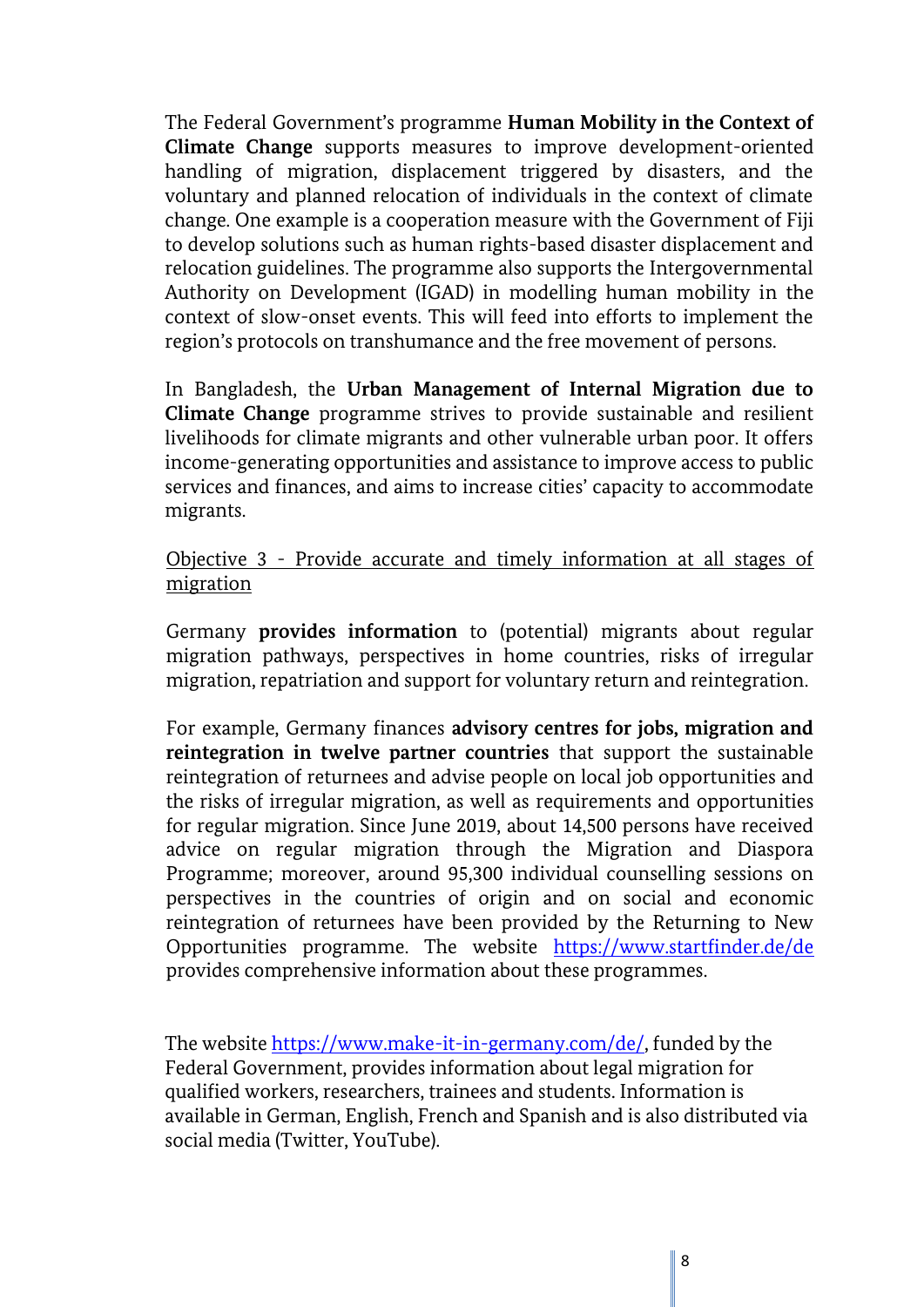Information is also distributed through the *Rumours about Germany – Facts for migrants* website, which is available in Arabic, English, Farsi, French, Russian, Tigrinya and Urdu, as well as through social media, radio and TV campaigns.

Germany also **supports the efforts of a number of international organisations**, NGOs, local media and diaspora initiatives to provide reliable information. Projects include individual support for potential migrants and people on the move, radio shows, workshops and social media communication.

#### Objective 4 - Ensure that all migrants have proof of legal identity and adequate documentation

In Germany, as a matter of principle, every registered foreign person receives a document including their personal data and proving that they have legal status in Germany.

National law prescribes that all children born in Germany must be issued with a **birth certificate or a certified register printout** as a civil status certificate as soon as possible. If the registry office does not have suitable proof of the parents' details, in accordance with section 35 subsection (1) of the Ordinance on implementation of the Civil Status Act (Personenstandsverordnung – PStV), in conjunction with No. 21.4.7 of the General Administrative Regulation on implementation of the Civil Status Act (Allgemeine Verwaltungsvorschrift zum Personenstandsgesetz), the registry office must include in the birth entry an explanatory addendum on the lack of proof of the parents' identity and, consequently, the lack of proof of the child's name. In this case, the registry office may only issue a certified printout of the relevant birth register in lieu of a birth certificate until such time as supplementary subsequent certification of the parents' details has been entered. The birth certificate and the certified extract from the register are legally equivalent. They serve as proof of birth registration and are needed, for example, to gain access to social welfare benefits, healthcare or education.

#### Objective 5 - Enhance availability and flexibility of pathways for regular migration

Germany seeks to make better use of existing pathways and has further strengthened pathways for regular migration. In March 2020, the **Skilled Immigration Act** (Fachkräfteeinwanderungsgesetz) entered into force, expanding the possibilities for qualified professionals to access the German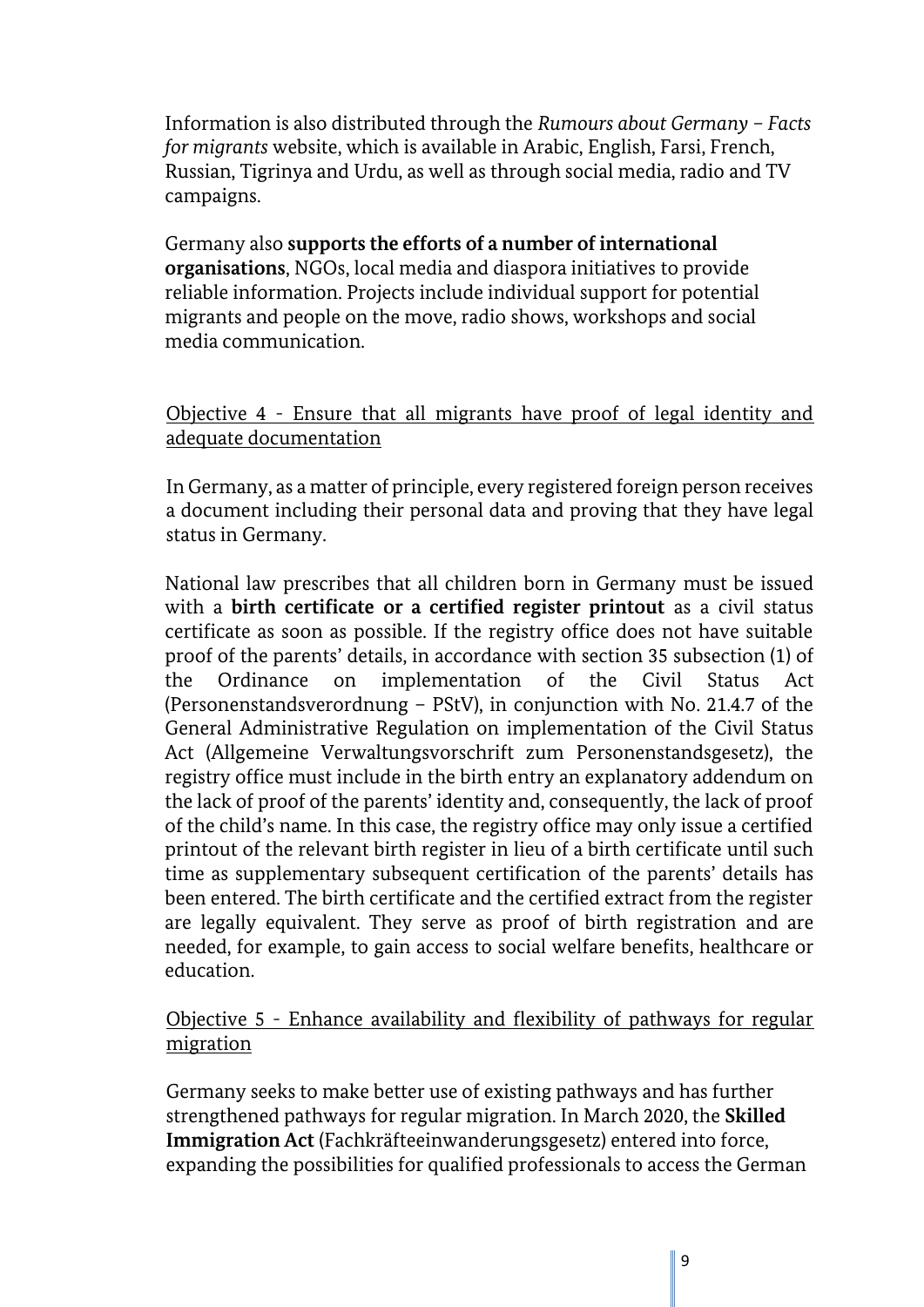labour market. The Act creates new possibilities for skilled workers with vocational, non-academic training from non-EU countries to migrate to Germany for work.

In this context, the Central Advisory Service for the Recognition of Professional Qualifications (Zentrale Servicestelle Berufsanerkennung ZSBA) was established in February 2020. As a single point of contact for skilled workers abroad, it supports them throughout the process of recognition of foreign qualifications and thus improves the transparency and efficiency of the process for the applicants. The introduction of the new law is accompanied by the provision of information packages and communication measures at German missions abroad.

The phone hotline "Working and Living in Germany" provides personal advice in German or English to qualified professionals from abroad interested in immigration as well as companies in Germany interested in employing immigrants. It can now be reached from 8.00 a.m. to 6.00 p.m. CET, Monday to Friday.

In addition, the Federal Government has **extended access to the labour market** for up to 25,000 nationals (per year) of Albania, Bosnia and Herzegovina, Kosovo, North Macedonia, Montenegro and Serbia who are in possession of a work contract – irrespective of their qualifications – for an additional three years (until 2023). In the current legislative term, the Federal Government plans to lift the time limit on the law.

The **German Academic Exchange Service** (DAAD) is the world's largest funding organisation for the international exchange of students and researchers. In 2021, the DAAD funded around 134,000 German and international scholars worldwide. It also assists developing countries in establishing effective universities and advises decision-makers on matters of cultural, education and development policy. Its budget is derived mainly from the federal funding for various ministries, primarily the Federal Foreign Office, but also from the European Union. It maintains contact with and provides advice to its main partner countries on every continent via a network of regional offices and information centres.

In 2020, the Alexander von Humboldt Foundation awarded 995 grants for academic mobility for post-doctoral and experienced researchers.

The Goethe-Institut promotes the study of the German language abroad and encourages international cultural exchange and relations through its 159 institutes worldwide. To date, 470,000 German exams have been taken at Goethe-Instituts and at partner institutions, facilitating access to the German labour market.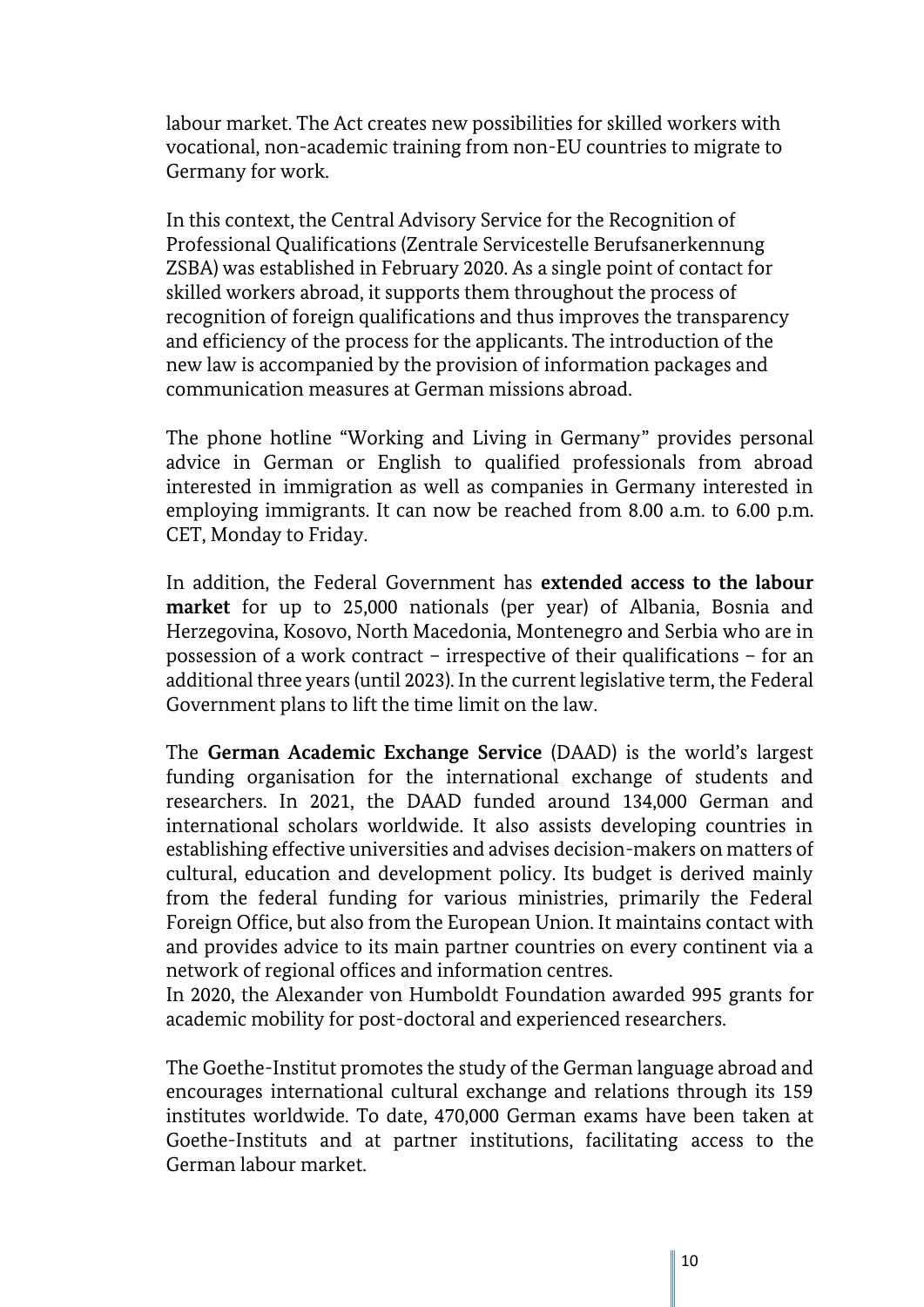The aim of **German development cooperation** is for labour migration and mobility to benefit countries of origin, host countries and migrants alike (a "**triple win**"). The Federal Government supports the development of migration policies and capacity-building for institutions in partner countries. Examples of Germany's development-oriented engagement on regular migration include:

- The Federal Government and EU-financed programme **Towards a Holistic Approach to Labour Migration Governance and Labour Mobility in North Africa (THAMM)** enhances conditions for regular migration in Morocco, Tunisia and Egypt. It assists efforts by policymakers to improve migration policies, strengthens the capacities of institutions and tests mobility schemes between North African countries and EU member states, while aiming to prevent brain drain. As part of a pilot group for mobility schemes, 263 young people have been prepared for vocational training or employment in Germany in the hotel and gastronomy industry, the commercial-technical industry and in the fields of electronics and sanitation, heating and plumbing. Of those, 124 apprentices from Tunisia and Morocco have already been placed with German employers.
- The Federal Government-financed programme **Partnership approaches for development-oriented vocational training and labour migration (PAM)** aims to establish multi-stakeholder partnerships to develop and test mobility schemes between selected partner countries (Ecuador, Kosovo, Nigeria and Viet Nam) and Germany. The programme supports the preparation of up to 320 people (at least 40% women) in partner countries and their placement with German employers. PAM also aims to improve the quality of vocational education and training in the partner countries in order to facilitate the recognition of qualifications in Germany and to strengthen the supply of qualified workers for the labour markets in partner countries. In this way, partner countries can profit from knowledge transfer as well as additional qualified workers. Graduates from partner countries benefit both from an upgraded qualification and from employment perspectives on the local labour market or in Germany. Employers in Germany profit from suitably qualified and well-prepared skilled workers.
- The Federal Government-financed **Skills Partnership for Mobility**  strengthens standards for selected vocations, while piloting a mobility scheme for young Kosovars. Between 2017 and 2020, around 150 people benefitted from vocational training in 60 companies in Germany. Through this training, beneficiaries have better employment prospects in both countries and can contribute to "brain gain" in Kosovo.
- The Federal Government-financed project **Incubating Skills Partnerships beneficial to Migrants, Countries of Origin and**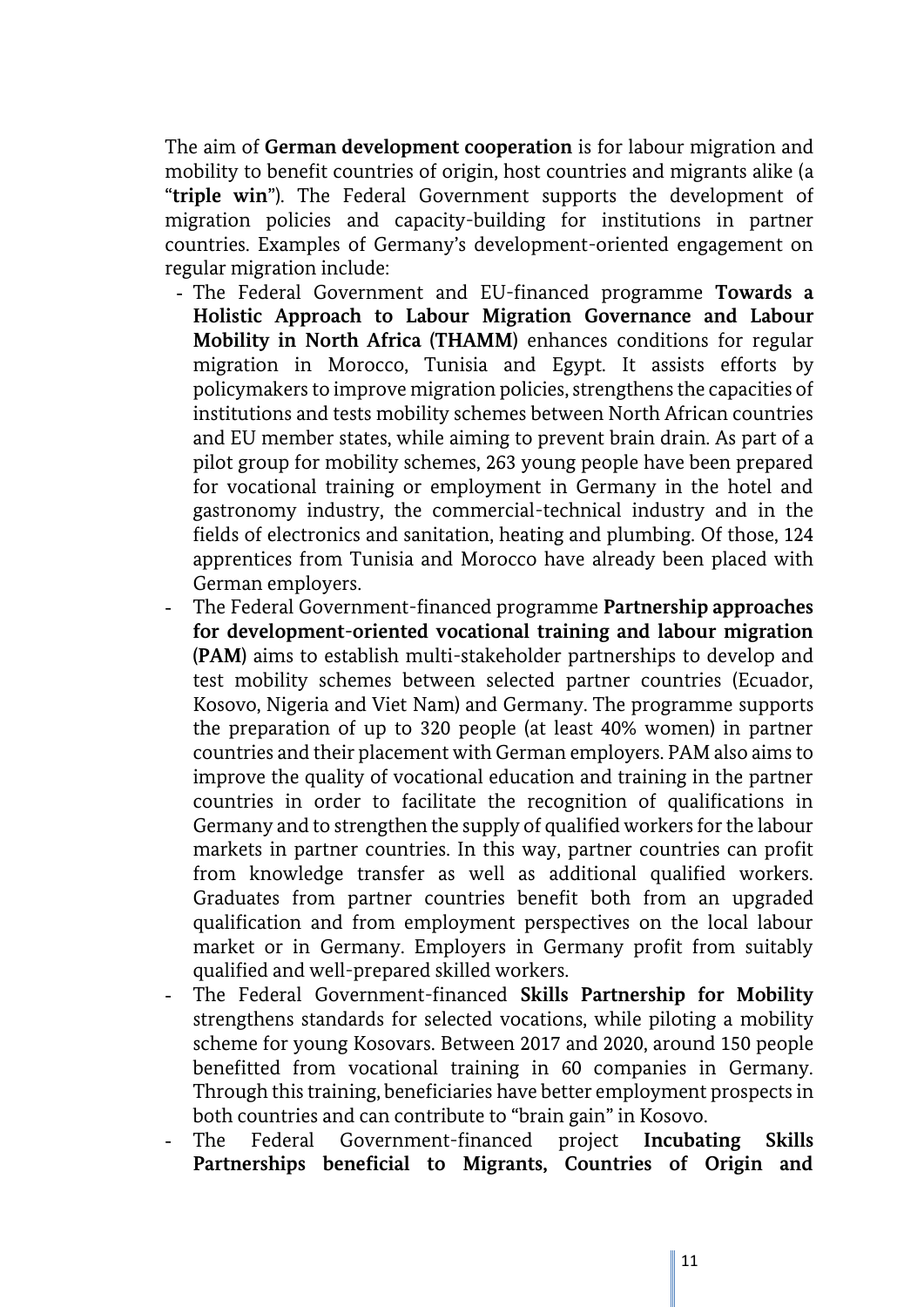**Destination** (INSPIRE), implemented by the International Centre for Migration Policy Development (ICMPD) on behalf of the BMZ, is designed to support the development of skills partnership models between the EU and partner countries to be selected in the EU's Eastern Partnership, the Western Balkans and Africa. The project aims to enhance capacities for engaging in mutually beneficial and development-oriented labour migration agreements in the partner countries. It is also intended to stimulate regional cooperation among partner countries within their respective region.

#### Objective 6 - Facilitate fair and ethical recruitment and safeguard conditions that ensure decent work

For the **recruitment of skilled workers**, the Federal Employment Agency (BA) aligns measures with the needs of the German economy and of partner countries. To this end, the BA concludes **placement agreements** with suitable countries. So far, agreements have been concluded with Indonesia, Mexico, Colombia and India. These relate mainly to nurses, but also to manual and technical professions.

- In addition, the International Placement Services (ZAV) of the Federal Employment Agency and the Deutsche Gesellschaft für Internationale Zusammenarbeit (GIZ) have jointly established the Triple Win Programme – for the placement of qualified nurses with German companies. The project facilitates the migration of health professionals from Bosnia and Herzegovina, the Philippines, Tunisia, Indonesia and Kerala (India). It is based on placement agreements concluded between ZAV and the government agencies in the partner countries. Countries are selected in accordance with WHO guidelines (see below) and the implementation of Triple Win in line with SDG 10.7. The programme generates threefold benefits ('triple win'): 1) As the surplus of trained nurses migrates, the pressure is eased on labour markets in the countries of origin.

2) Nurses benefit from further training in Germany and migrants' remittances contribute to sustainable development in countries of origin. 3) The shortage of nurses in Germany is alleviated and global mobility schemes are supported.

Between 2013 and January 2022, more than 4900 nurses were placed with German employers: in clinics, geriatric care homes and out-patient services. Of those, 3500 have already started working in Germany.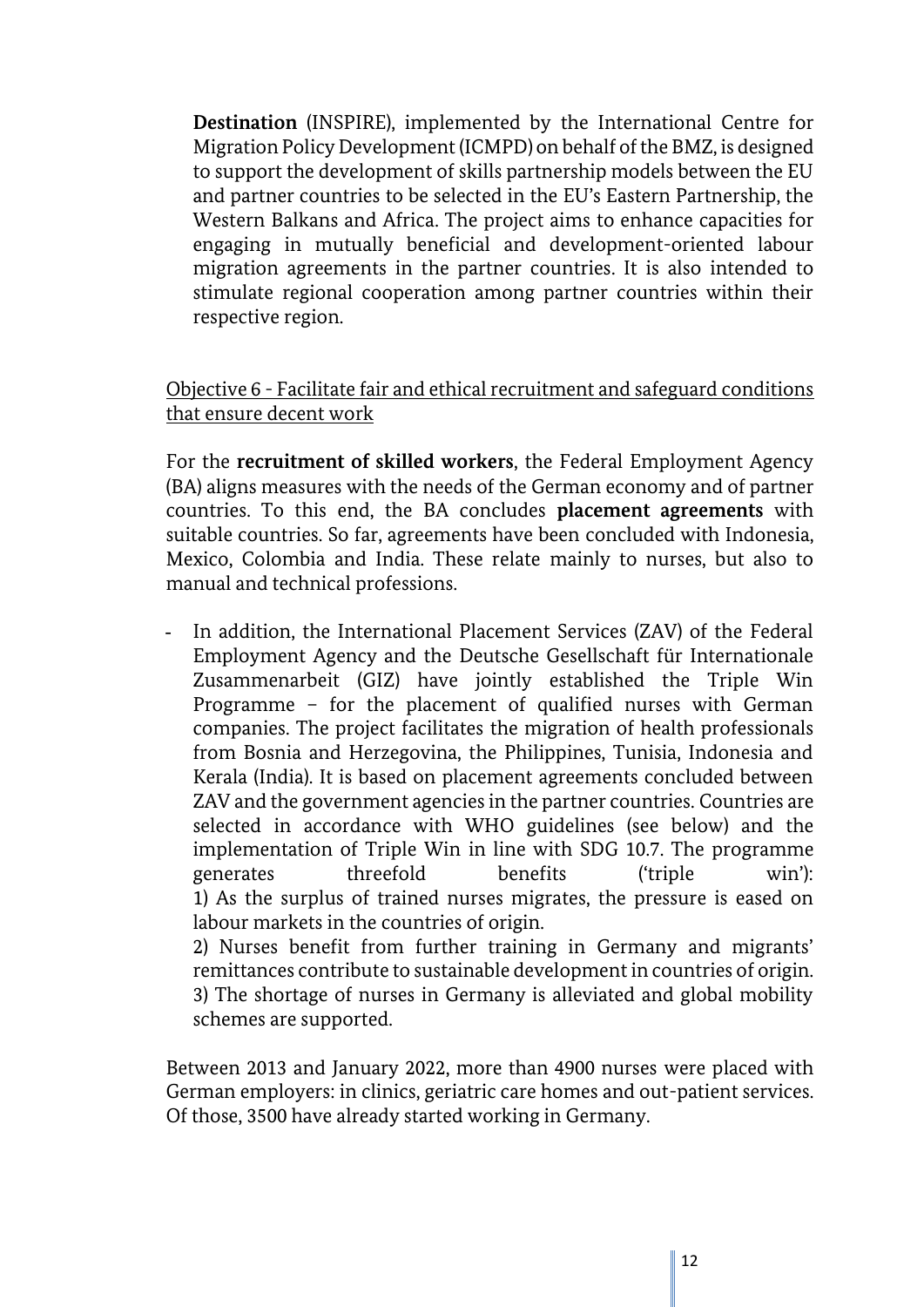In the health sector, for instance, Germany is guided by the WHO code of conduct for the international recruitment of **health professionals**. Recruitment and job placement from countries with a critical shortage of health workers may only be carried out if the health system of the country of origin is not damaged. No recruitment has taken place from countries with a critical shortage. Currently, a pilot project is under way to test the placement of trainees for elderly care from a listed country (El Salvador). Additionally, Germany has established a non-compulsory seal of quality, "Fair recruitment healthcare Germany", for German healthcare institutions which recruit health personnel themselves as well as for private healthcare recruitment agencies. The healthcare institutions and private recruitment agencies are awarded the seal of quality if they comply with the established criteria for recruitment and contract practices. These criteria ensure a transparent, fair, ethical, human rights-compliant and accountable recruitment and placement process.

When migrants are employees, they are subject to labour and occupational safety and health laws. **German labour laws** and occupational safety and health laws do not differentiate between the origins of those employed.

The **Monitoring Unit for Undeclared Work (FKS)** has created an additional 1600 posts for minimum wage checks and will receive an additional 1500 posts to strengthen the agency as a whole as well as 3500 posts to implement the law against illegal employment and benefit fraud. Around 930 additional posts are planned for checks to enforce nationwide, generally binding collective agreements. The positions will be added gradually until 2029. In order to facilitate and strengthen cooperation between the FKS and advisory centres for migrant workers, the responsible ministries and the German Trade Union Confederation (DGB) concluded a framework agreement in 2021. The DGB is responsible for the advisory services of **Fair Mobility**, aimed at informing migrant workers from other EU member states about their rights in the workplace and helping them to enforce their right to fair wages and working conditions on the German labour market, while the BMAS funds similar advisory services for third country nationals through **Fair Integration**, a part of the funding programme Integration through Qualification (IQ).

#### Objective 7 - Address and reduce vulnerabilities in migration

Germany continues to **campaign for human rights**, including those of migrants, around the world. Inviolable and inalienable human rights are mentioned in Article 1 (2) of Germany's Basic Law "as the basis of every community, of peace and of justice in the world". The Basic Law thus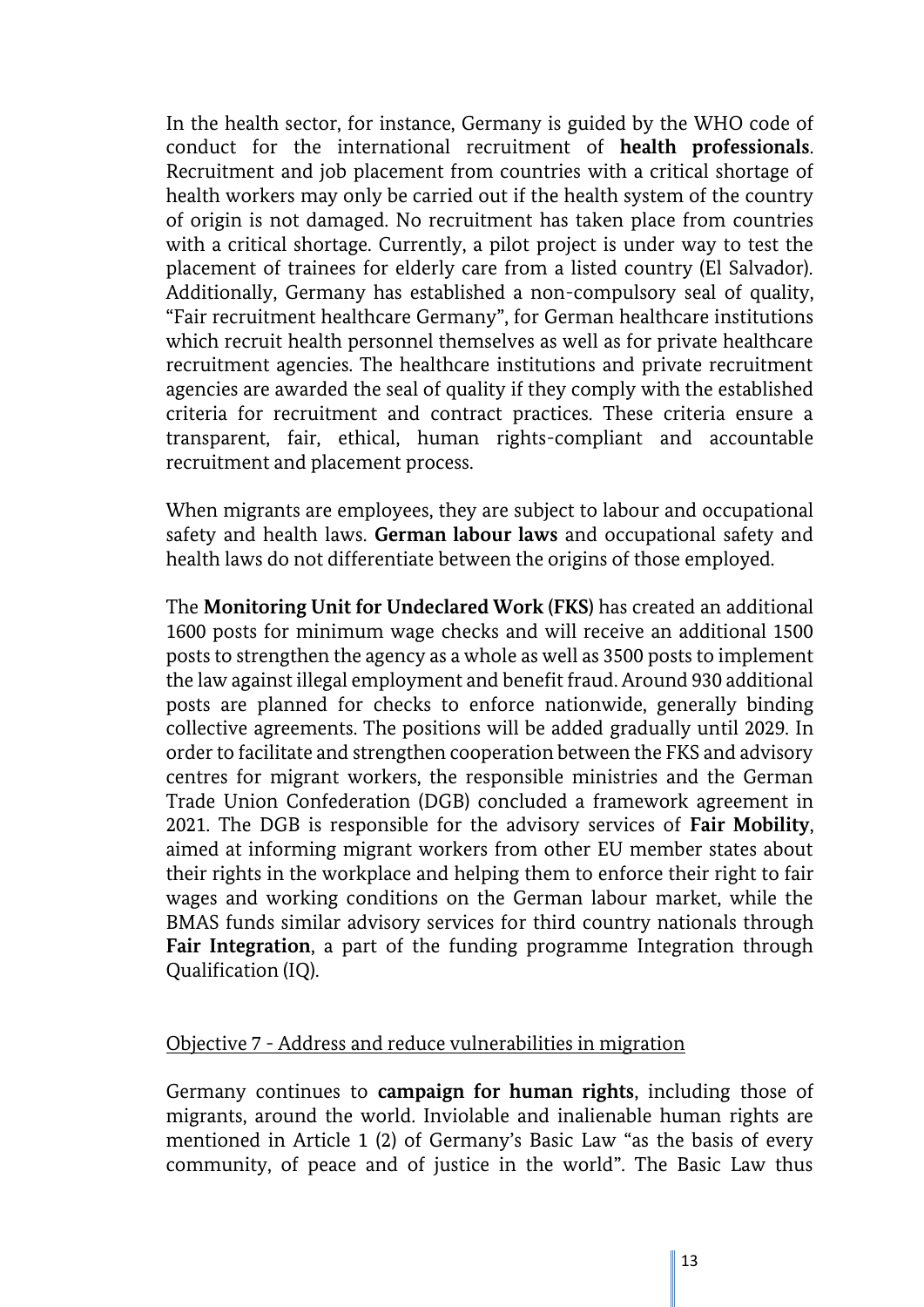contains an obligation for the Federal Government and other state institutions to work towards the realisation of human rights. Germany is a party to all major UN human rights conventions and their supplementary protocols, and reports to the relevant committees at regular intervals on how it is implementing its obligations under these agreements. Germany advocates for the human rights of migrants in international fora such as the UN General Assembly and the Human Rights Council by supporting and cosponsoring relevant resolutions.

The expansion of regular migration routes and the creation of alternatives to irregular migration can reduce the risk of adverse effects on the **human rights of migrants**. Migrants and refugees are at particular risk of missing out on access to healthcare, education or social security. With a view to the "leave no one behind" guiding principle of the 2030 Agenda, German development policy on migration and forced displacement provides specific support for vulnerable groups and assists partner countries with addressing medium and long-term migration challenges.

**Gender responsiveness** is applied thoroughly to migration policies and is a key quality criterion in Germany's development cooperation initiatives. In February 2021, Germany launched its Action Plan (2021-2024) on the Women, Peace and Security Agenda. Germany works to ensure respect for human rights, gender equality and inclusion of people with disabilities in connection with migrants, refugees and IDPs as well as members of host communities. By supporting the UN Women programme "Making Migration Safe for Women", Germany aims to ensure the safe and orderly migration of women and girls to, from and through the Niger (as well as Ethiopia, Kenya and Mali). Furthermore, the project promotes genderresponsive national migration policies and facilitates the collection of gender-disaggregated data to adapt policymaking to the particular needs and vulnerabilities of migrants. The project produced the Policies and Practice Guide to Gender-Responsive Implementation of the GCM, published in July 2021, which provides concrete guidance on gender-transformative implementation of the GCM for governments and other stakeholders. With initiatives such as the "Action Network on Forced Displacement – Women as Agents of Change", Germany promotes gender equality and the empowerment of women and girls, in all their diversity, in recognition of their independence, agency and leadership. In cooperation with the Women's Peace and Humanitarian Fund (WPHF), the Action Network supports women's rights organisations at the local level in Nigeria, Yemen and Colombia, as well as Afghanistan, Iraq and Bangladesh.

Germany and France have launched the **Humanitarian Call for Action** to strengthen respect for international humanitarian law and safeguard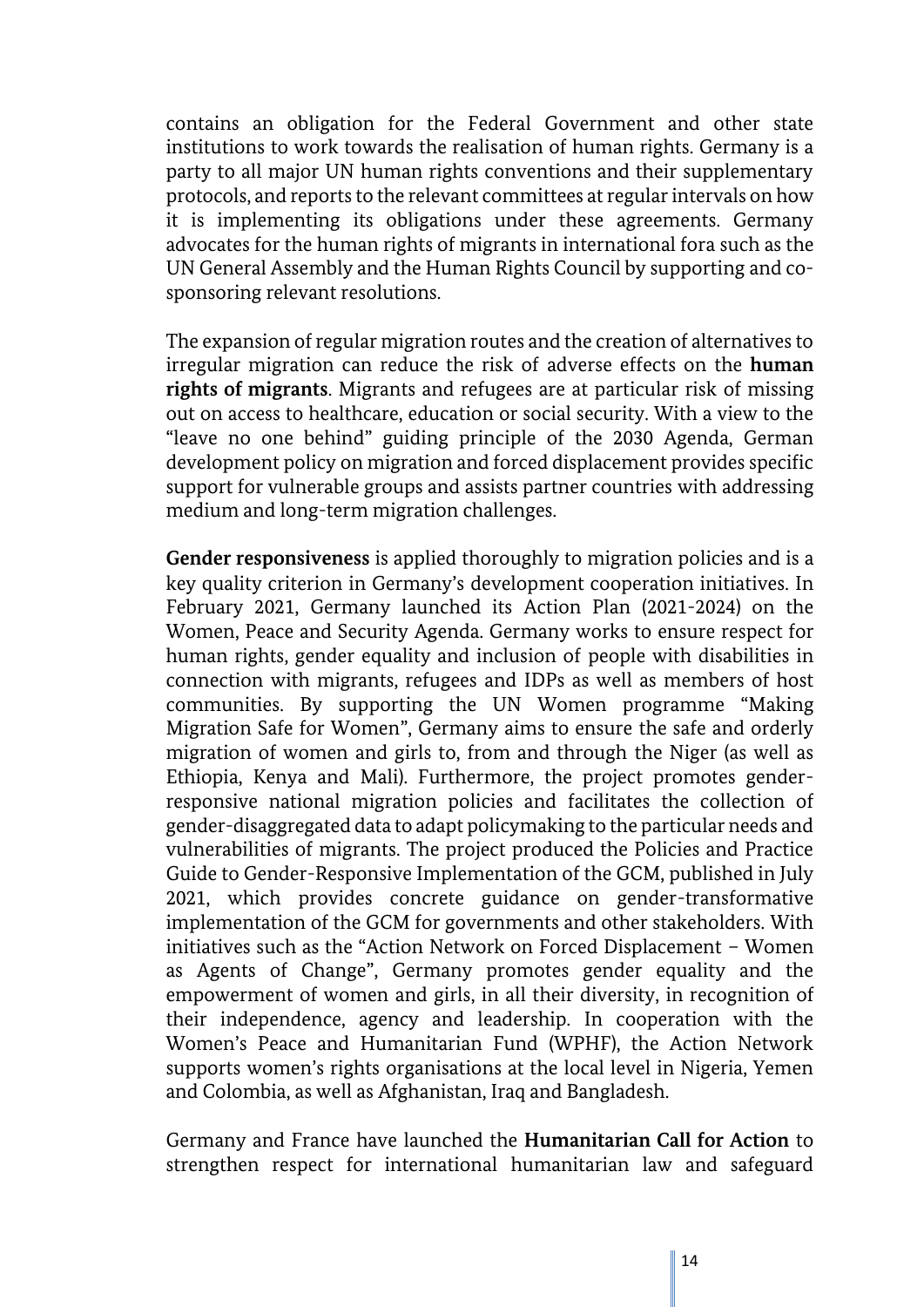humanitarian space in order to ensure that principled humanitarian assistance can be delivered to those in need. To date, the Call has been endorsed by 52 signatories.

Germany provides **life-saving**, principled **humanitarian assistance** for vulnerable migrants in humanitarian emergencies. For example, in 2020, Germany provided funding to assist forcibly displaced Venezuelans abroad and Venezuelan migrants in several Latin American countries. Germany has also supported humanitarian interventions to protect and assist vulnerable migrants in Yemen since the conflict broke out in 2015. In addition, Germany works strategically to strengthen the capacity of the humanitarian system to provide swift emergency assistance.

In its humanitarian assistance, Germany takes particular account of **gender, age and disability aspects.** A gender–age–disability marker helps to hold partners accountable and to ensure that the different needs and abilities of women, men, girls, boys, older people and people with and without disabilities are taken into account in the design and delivery of humanitarian assistance.

#### Objective 8 - Save lives and establish coordinated international efforts on missing migrants

Germany has been cooperating closely with **IOM** for over 60 years and is currently the second largest IOM donor. Germany partners with a wide number of countries on migration, including via IOM-implemented projects.

Under international law, the primary responsibility for the coordination of **maritime search and rescue** lies with the coastal state in whose search and rescue zone the assistance to the persons in distress is rendered. Germany supports Mediterranean riparian states and, since 2018, has voluntarily assumed responsibility for examining the asylum applications of up to 1314 persons rescued at sea. Within the EU, Germany strives for a fair, functional, efficient and crisis-proof Common European Asylum System, maintaining a balance between responsibility and solidarity at a high level.

Under Article 3 (1) (b) of Regulation (EU) 2019/1896 (**Frontex Regulation**), European integrated border management also includes search and rescue operations for persons in distress at sea "in situations which may arise during border surveillance operations at sea". Article 10 (1) (g) states that Frontex is to assist member states by coordinating and organising joint operations, taking into account that some situations may involve humanitarian emergencies and rescue at sea. The German Federal Police,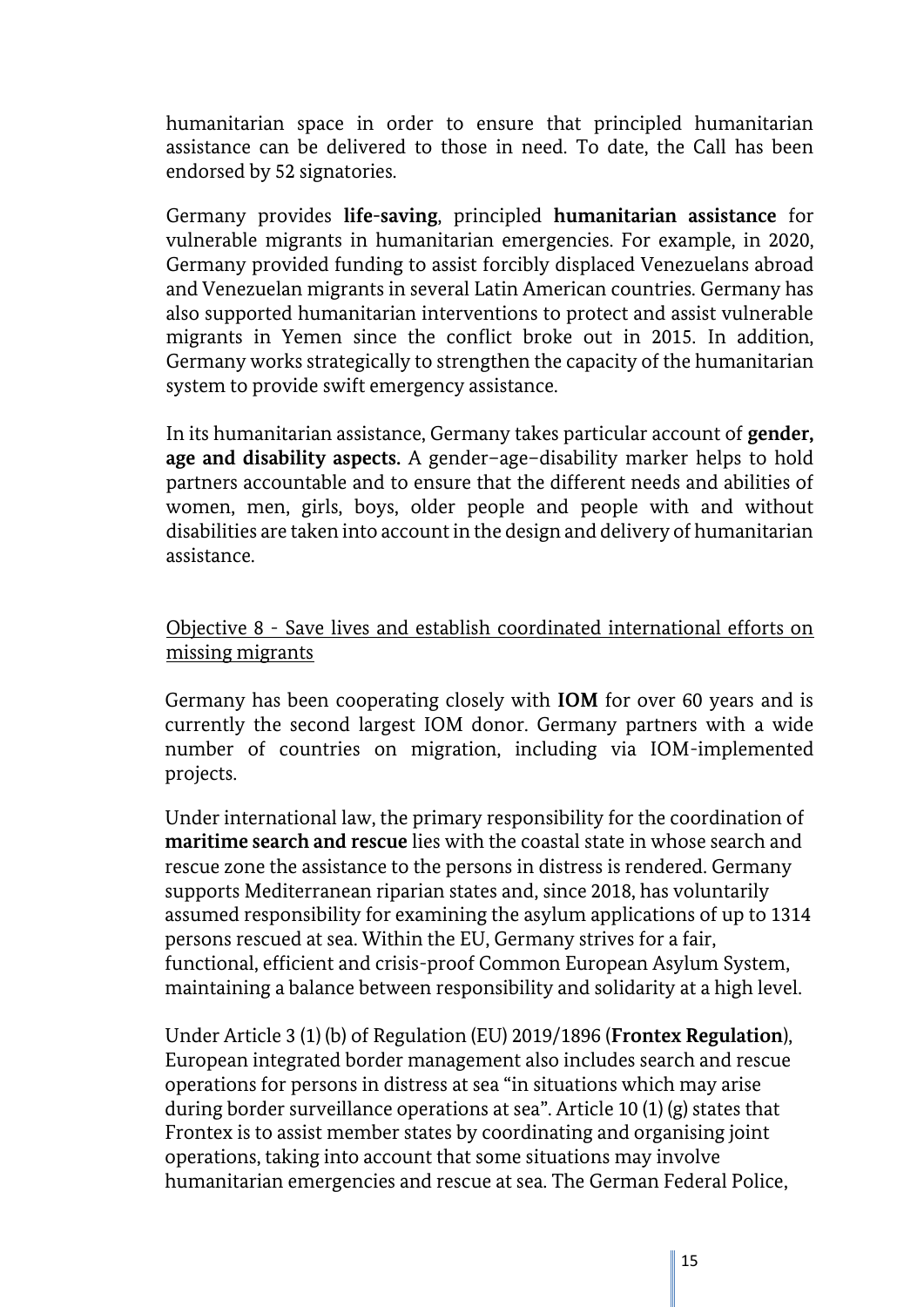with support from the Länder police services and the Federal Customs Administration, has contributed personnel and assets in the past and is considering whether to do so in the future.

The Federal Criminal Police Office (Bundeskriminalamt) and the Criminal Police Offices of the Länder (Landeskriminalämter) use the common database **Vermi/Utot** to manage cases of missing persons, unknown persons and unknown deceased persons. This database is also used for foreign nationals when there are links to Germany.

#### Objective 9 - Strengthen the transnational response to smuggling of migrants

European **integrated border management** (as defined in Regulation (EU) 2019/1896) encompasses different aspects of border control, including measures to facilitate legitimate border crossings and, where appropriate, for the prevention and detection of cross-border crime at the external borders, in particular migrant smuggling, human trafficking and terrorism. Implementation of the regulation is mandatory for all EU member states.

Under the umbrella of the European Common Security and Defence Policy, the EU is supporting partner countries in establishing integrated border management systems. For instance, the civilian European Union Border Assistance Mission (EUBAM) in **Libya** is advising Libyan authorities on developing **border management** and security capacities at the country's land, sea and air borders.

The EU Operation EUNAVFOR MED **IRINI** is mandated to contribute to the disruption of the business model of human smuggling and human trafficking networks through information-gathering and aerial patrols. Germany has been actively involved in the operation from the start.

Germany has signed (2000) and ratified (2006) the *Protocol against the Smuggling of Migrants by Land, Sea and Air*, supplementing the *United Nations Convention against Transnational Organized Crime*.

In December 2021, the United Nations Office on Drugs and Crime (UNODC) published a study: "Abused and Neglected". The study, developed under UNODC's global programme against the smuggling of migrants,aims to promote evidence-based responses to address the gender dimensions of aggravated migrant smuggling offences. It serves as a first stepping stone for practitioners to become aware of and discuss these complex issues as well as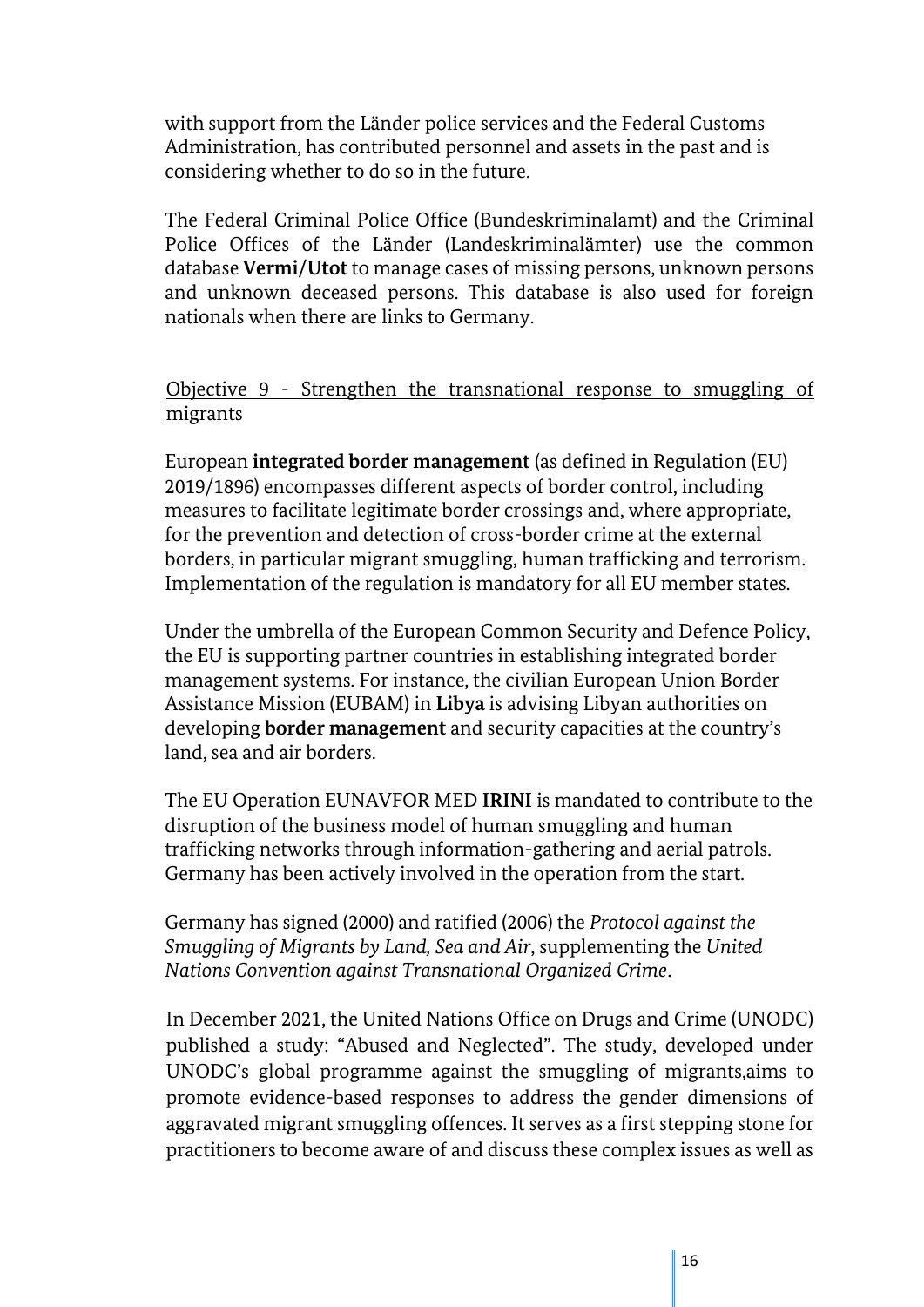offering some deliberations on providing a gender-sensitive and victimcentred response to aggravated migrant smuggling offences.

#### Objective 10 - Prevent, combat and eradicate trafficking in persons in the context of international migration

The coalition agreement of November 2021, setting down the newly formed Federal Government's political guidelines, highlights the intensification of the fight against human trafficking as an important goal. Throughout the last legislative period, substantive reforms have been initiated, such as the reform of the **social compensation law**. From January 2024 onwards, all victims of human trafficking who have suffered health damages – physical and/or psychological – can receive compensation. Access to emergency aid in a trauma outpatient clinic has been guaranteed nationwide since 2021.

At the federal level, the Government has committed itself to making information on victim support and protection even more accessible and known to the public. The aim is to **raise awareness** of the support offered to victims of crime and to enable those affected by a crime to feel supported and be fully informed about their rights. This has not least been achieved by the launch of a **victims' rights platform** in 2020. The platform, which is also available in English, contains a section dedicated to offers of assistance and contacts for victims of human trafficking.

The Federal Government continues to fund the national Service Centre against **Labour Exploitation, Forced Labour and Human Trafficking.** The aim is to implement the strategy on combating human trafficking for the purpose of labour exploitation, with the help of a Federal Government-Länder Working Group (hosted at the BMAS). The Service Centre conducts training courses, including for law enforcement authorities and counselling services, to raise awareness and improve practical skills. In 2021, the Service Centre published a legal opinion on the reflection and stabilisation period for potential victims of human trafficking and exploitation. The Act on illegal employment and benefit fraud (Gesetz gegen illegale Beschäftigung und Sozialleistungsmissbrauch) of July 2019 gave the Monitoring Unit for Undeclared Work (FKS), as the authority responsible for combating unlawful employment and illegal work, powers to take action against exploitative working conditions and conduct investigations in the area of human trafficking for labour exploitation. As part of the framework agreement concluded between the Federal Ministry of Finance, the Federal Ministry of Labour and Social Affairs and the Federation of German Trade Unions (DGB) mentioned under Objective 6, staff members of the FKS receive training from the Service Centre with the aim of equipping them to identify possible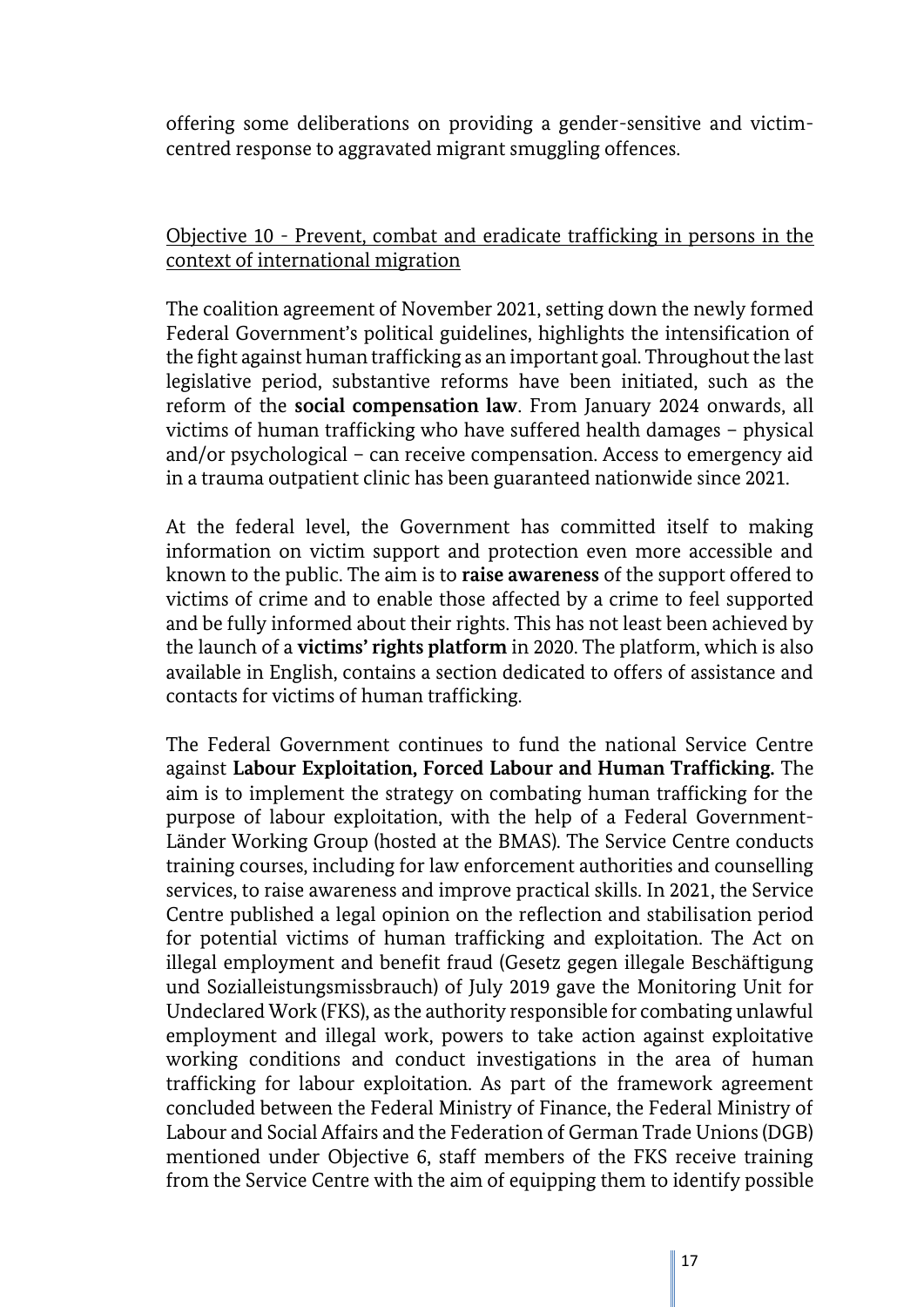victims of human trafficking. This will enable the FKS to better identify potential victims of human trafficking in connection with employment, forced labour and labour exploitation. In order to effectively combat human trafficking for labour exploitation, the FKS is intensifying its cooperation with counselling services and bodies that deal with this matter as well as with information-sharing forums on labour exploitation, forced labour and human trafficking. In addition, the FKS participates as a partner in round tables, network meetings and similar events.

At the initiative of the Federal Government and on the basis of a report by the German Institute for Human Rights, an interministerial consultation process was launched to create an independent **national reporting mechanism** on human trafficking. In 2020, the German Institute for Human Rights was contracted by the BMFSFJ to draft a concept for national reporting mechanisms that addresses gender-specific violence and human trafficking. The project aims to provide a detailed concept which describes and contrasts both mandates (i.e. gender-specific violence and human trafficking) and identifies tasks and working formats, as well as content priorities. Having completed the first phase of this project, the German Institute for Human Rights recommends two separate reporting mechanisms for the victims of human trafficking and violence against women and domestic violence, as well as further conceptualisation of data collection and reporting on the phenomenon of human trafficking. Until autumn 2022, the German Institute for Human Rights is implementing a planning and trial phase aimed at finalising the concepts and preparing the implementation of two reporting mechanisms. It is anticipated that both reporting mechanisms will be launched by the end of 2022.

The Federal Government is working to improve and strengthen protection and assistance structures for children and young people at risk of exploitation or trafficking. One of the goals of the **EU project THB LIBERI** is to create institutional awareness in dealing with victims of human trafficking. As part of the implementation of a National Cooperation Concept, which aims to improve the prevention of trafficking and exploitation of minors, the BMFSFJ funds workshops for the staff of the Federal Office for Migration and Refugees (BAMF). During these workshops, participants are provided with knowledge about human trafficking in minors and recommendations for identification and collaboration with other stakeholders. The Federal Government also prioritised **combating the exploitation of children, minors and young adults** in the relevant bodies within the context of its Presidency of the Council of the European Union (2020) and the Presidency of the Committee of Ministers of the Council of Europe (2020/2021).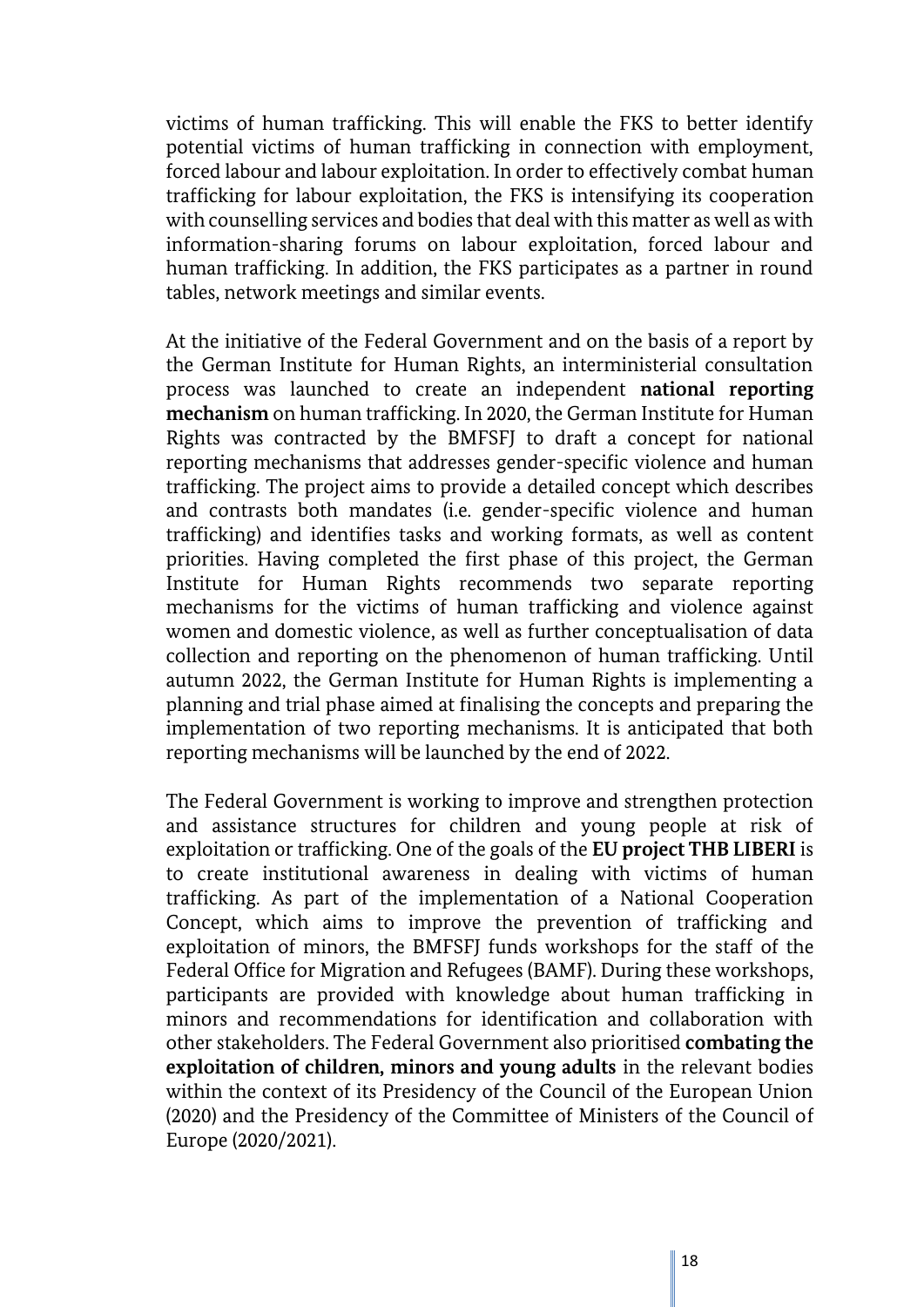In 2016, the **penal provisions on criminal offences for the purpose of combating human trafficking** (sections 232 to 233a of the German Criminal Code) were redrafted and expanded. In 2021, an evaluation of the impact of the revision concluded that further improvements in the fight against human trafficking require a comprehensive approach that does not only focus on changes in criminal law. For example, specialisation and training for police, prosecutors and courts should be strengthened.

The Federal Government continues to support the **German NGO Network and Coordination Office Against Trafficking in Human Beings** (**KOK**), which pools the expertise and know-how of the counselling centres for victims of human trafficking in Germany and channels them into political discussion at federal level, into legislation and into the public debate.

The *UN Convention against Transnational Organized Crime* and its supplementing *Protocol to Prevent, Suppress and Punish Trafficking in Persons, Especially Women and Children* (Palermo Protocol) were ratified by Germany in 2006. Their definitions and standards for the prevention and criminal prosecution of human trafficking, as well as for the protection and assistance for victims of human trafficking, are binding for Germany, including the links to migration and smuggling of migrants. Since 2021, Germany has actively participated in the first application of the UNTOC review mechanism.

At the international level, the Federal Government supports its partner countries in their efforts to combat trafficking in human beings and assist victims of human trafficking, among them:

- The Federal Government-financed programme **Preventing and combating trafficking in human beings in the Western Balkans** aims to improve the conditions of asylum seekers at risk of/affected by human trafficking. The programme seeks to strengthen state capacity to ensure that human rightsbased legal procedures are followed and support relevant civil society actors in their engagement against human trafficking. It follows a "4-P approach" (Prevention, Protection, Prosecution, and Partnership).
- The Federal Government and EU-financed programme **Better Migration Management** (BMM) in the Horn of Africa strengthens national and regional actors and institutions to facilitate safe, orderly and regular migration, particularly addressing human trafficking and smuggling of persons within and from the countries of Djibouti, Eritrea, Ethiopia, Kenya, Somalia, South Sudan, the Sudan, and Uganda. The focus is on a human rights-based approach to migration management in national and cross-border cooperation between law enforcement and judicial authorities, as well as other governmental and non-governmental actors. It contributes to the protection of trafficked persons and migrants in vulnerable situations,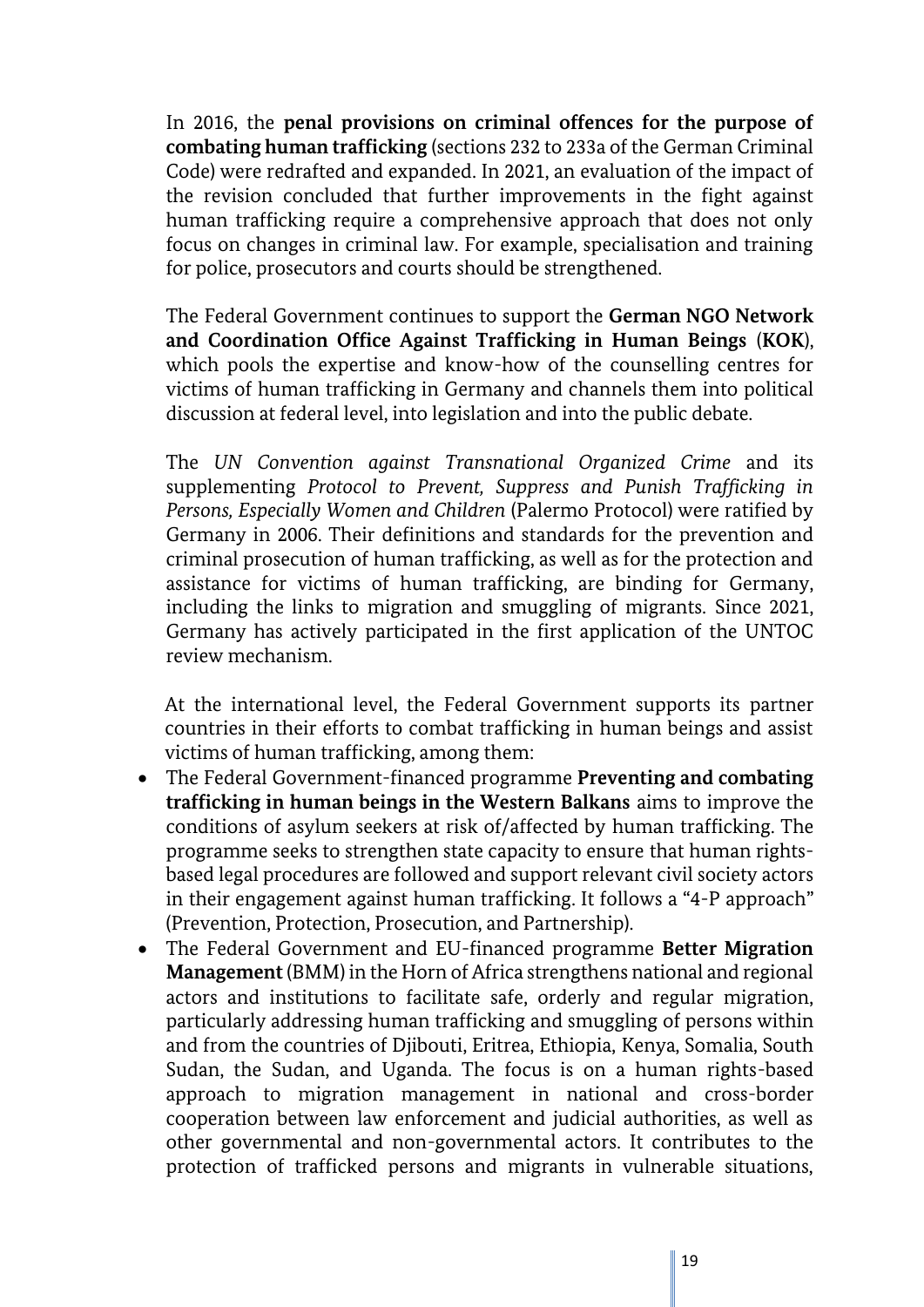especially women and children, thereby also contributing to GCM Objective 7.

 **The project Organised Crime: West African Response to Trafficking (OCWAR-T)** funded by the European Union and the Federal Foreign Office aims to strengthen national and regional capacities and framework conditions for combating TOC and trafficking, including human trafficking, in the ECOWAS region.

Objective 11 - Manage borders in an integrated, secure and coordinated manner

The implementation of integrated **border management** is mandatory for all EU member states under European law and regulated via the relevant European strategy. On this basis, Germany has a national strategy for integrated border management. At European level, the European Border and Coast Guard Agency (Frontex) supports integrated border management in the Member States where necessary with its own technical and operational strategy.

See also: Objective 9

Objective 12 - Strengthen certainty and predictability in migration procedures for appropriate screening, assessment and referral

To **strengthen legal certainty and the ability to plan** administrative procedures, the **Skilled Immigration Act** has improved procedures, in particular through accelerating and centralising visa applications for training and gainful employment as well as for professional recognition.

The **Working and Living in Germany** hotline is an information and advisory service for international professionals, students, trainees, companies and authorities. Services include providing information on job hunting, work and occupation, recognition of foreign qualifications, entry and residence as well as language acquisition. Since the Skilled Immigration Act came into force, the hotline has been a central service point for potential migrants, offering targeted and comprehensive initial and referral advice on relevant laws and requirements.

Objective 13 - Use migration detention only as a measure of last resort and work towards alternatives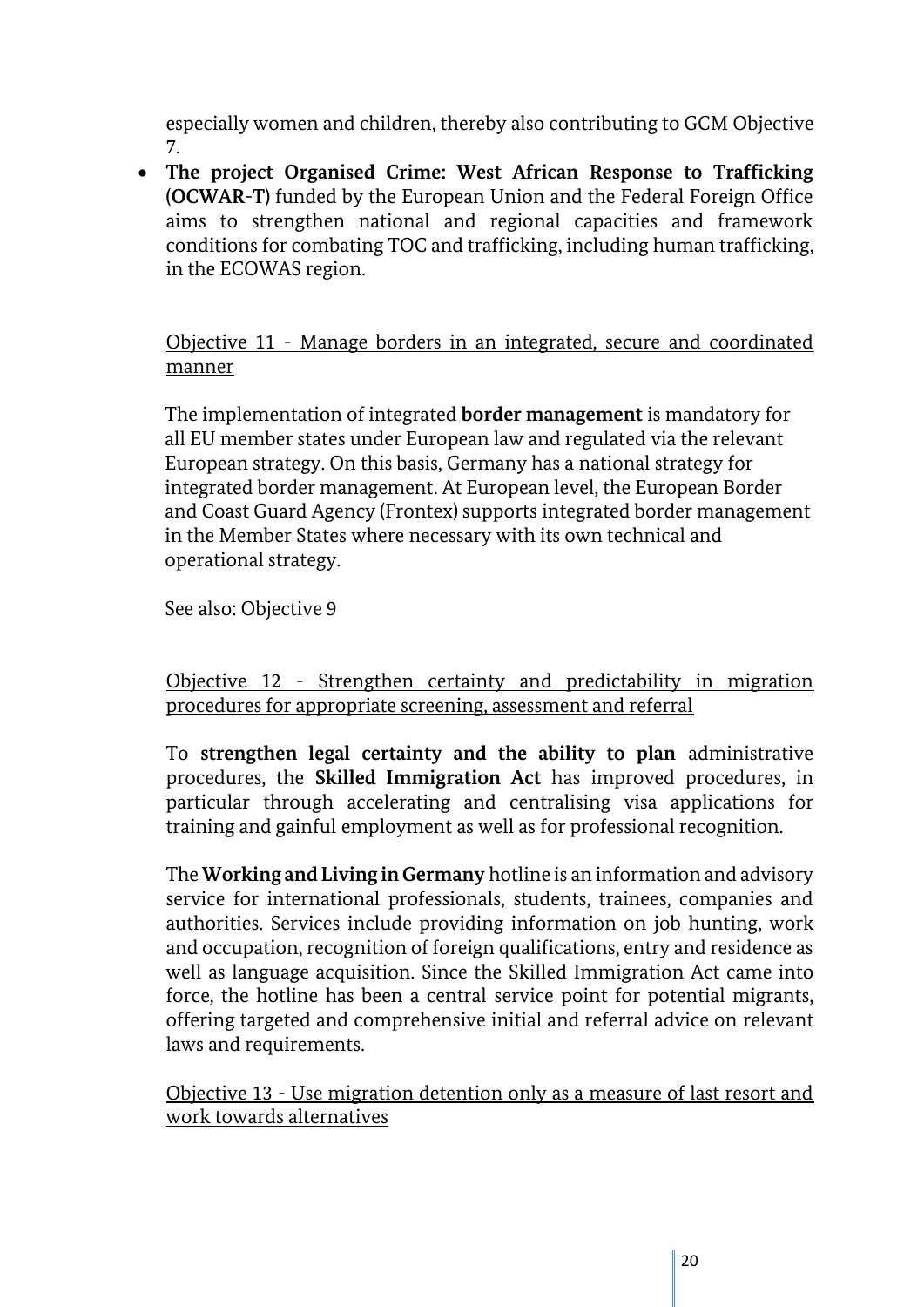In accordance with the requirements of EU and German law, persons required to leave the country are only **deprived of their liberty in specific cases** connected with forced return and only as a **last resort**in a legal process, taking into account the circumstances of the individual case. Such deprivations of liberty are limited to the shortest possible duration. Minors and families with minors are only detained in very exceptional cases and only for as long as is appropriate, taking into account the best interests of the child. Alternatives to deprivation of liberty are given preference, if sufficient.

#### Objective 14 - Enhance consular protection, assistance and cooperation throughout the migration cycle

German embassies and consulates offer **full consular protection** to German nationals who find themselves in difficulties in a foreign country. Under certain circumstances, consular protection by a German mission abroad may also be available to citizens of other EU member states whose country is not represented locally. To a certain degree and within the limits accepted by the host state, German embassies and consulates also endeavour to assist thirdcountry nationals who hold a German residence permit.

#### Objective 15 - Provide access to basic services for migrants

Anyone who takes on more than marginal **employment** in Germany is subject to social insurance deductions and is covered by statutory health, long-term care, unemployment, pension and accident insurance. This applies regardless of nationality or residence status.

Germany's **health policy** is aimed at providing all population groups with equal access to healthcare. Information material on the German healthcare system, such as brochures, is available in a number of languages. Germany has also created a multilingual online platform [\(https://www.migration](https://www.migration-gesundheit.bund.de/de/startseite/)[gesundheit.bund.de/de/startseite/\)](https://www.migration-gesundheit.bund.de/de/startseite/) which provides detailed information on health and preventive care and about current developments in the field. There are continuous efforts to expand and strengthen the cultural sensitivity of healthcare professionals. For example, Germany has funded an e-learning programme for professionals in nursing care in order to improve cultural sensitivity through tutorials. A second e-learning programme is currently being developed, focusing on work-related scenarios and language barriers.

During the **COVID-19** pandemic, regularly updated information material has been made available in up to 23 languages and through a wide variety of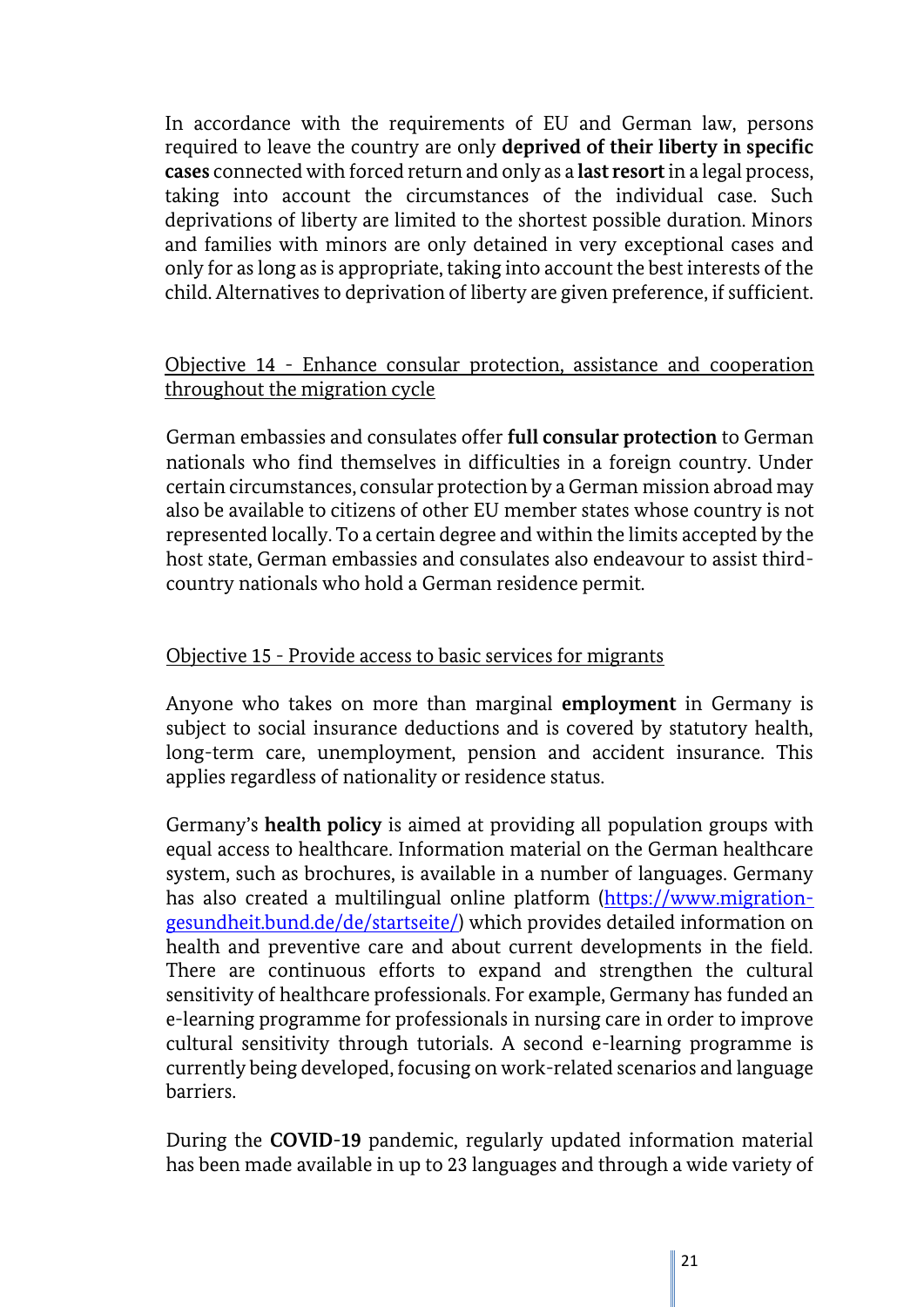channels in order to ensure full transparency and information on the pandemic, the healthcare system and especially the vaccines. Preparedness for potential outbreak events includes the publication of procedures for shelters that primarily house persons with a migrant background.

Since 2020, German development cooperation has implemented the Emergency COVID-19 Support Programme, providing around 4.7 billion euro to developing countries and emerging economies for the 2020/2021 period. One focus of the programme is the stabilisation of fragile regions affected by displacement, contributing to strengthening partner countries' health systems and ensuring safe access for migrants to basic services.

Objective 16 - Empower migrants and societies to realise full inclusion and social cohesion

**Integration is a priority and the key to a modern, diverse and cohesive society**. Germany therefore promotes language learning, vocational training, employment, education and social integration measures, based on the principle of equal opportunity. They apply to all eligible persons, regardless of national, ethnic or religious background. It is a critical goal of the Federal Government to make these measures available as early as possible. This includes offering basic information on living in Germany or language classes in countries of origin. Institutions at all federal levels and civil society are asked to join forces to support the process of integration. Since 2017, the Chancellor has honoured extraordinary complementary commitment for integration on a regular basis with the National Integration Award.

In 2018, the Federal Government initiated a new **National Action Plan for Integration**. The Plan is based on the five phases of a typical migration and integration process: prior to migration, upon arrival, incorporation, growing together and cohesion. It developed key measures and projects for each phase together with relevant ministries, Länder, municipalities, local communities and civil society. The process involves more than 300 stakeholders, including over 75 migrant organisations as key actors. As a result, the Federal Government implemented more than 110 measures and projects forming the framework of an overall integration strategy. The plan includes a phase prior to migration, the central aim of which is the systematic preparation of migrants in their countries of origin.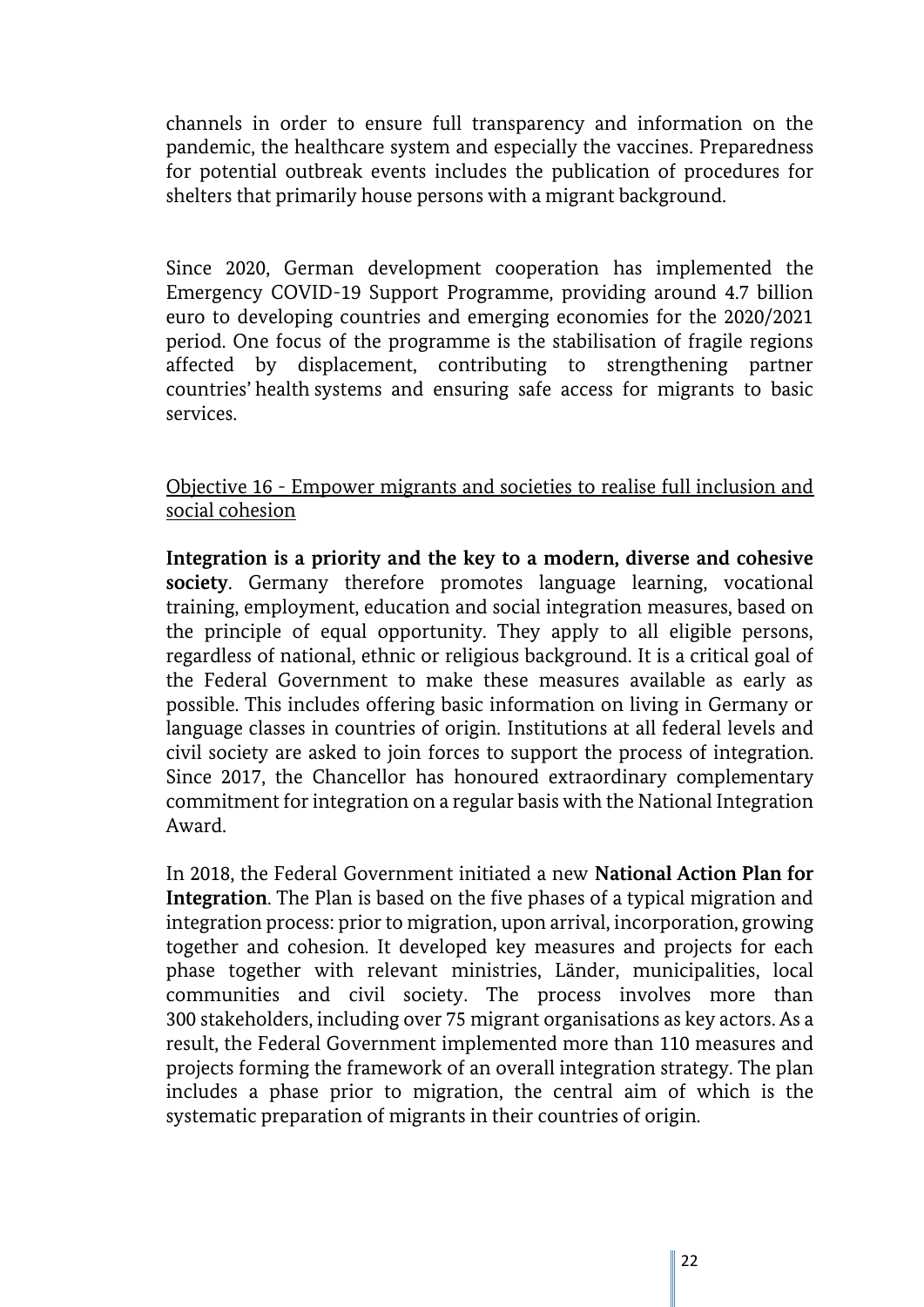For instance, almost 17,000 people have participated in the project **Preintegration in the regions of Southeast Asia and Southeast Europe**  (July 2018 to June 2020). In addition, each year, around 700,000 users access online content that was created as part of the project. The project is aimed at immigrants who wish to migrate to Germany for professional reasons or for family reunification. Services include counselling in person, by telephone and by email, as well as information services and seminars on everyday and working life in Germany. The target group of the project comprises potential migrants from Albania, Bosnia and Herzegovina, Indonesia, Cambodia, Kosovo, Myanmar, North Macedonia, the Philippines, Serbia, Sri Lanka, Thailand, Turkey and Viet Nam. On the basis of the analysis "Approaches that begin in the home country", optimisation and expansion of services offered for working migrants is in progress.

Germany pays special attention to the support of **immigrant women**, in all their diversity, who often face specific challenges and have specific needs. This focus is linked to a range of digital services (e.g. Fem.OS, MB 4.0) that advise migrants in their native languages, particularly on labour market issues. This so-called "digital streetwork" aims to improve migrants' access to information. In addition, various empowerment and violence prevention projects for immigrant women are supported and promoted.

In January 2019, the Federal Government appointed the **Expert Commission on the Framework Conditions for Integration**. The Commission submitted its final report to parliament in January 2021. After two years, the Commission presented proposals for improving the structural requirements for integration, such as housing, work, health, education and dealing with racism.

Fostering the social inclusion of migrants and persons with a migrant background as well as coping with reservations within society regarding the equal participation of all people in Germany are long term objectives addressed within the framework of the federal programme "Live Democracy!". Civil society organisations are therefore granted financial support in order to test new, innovative approaches. In addition, a competence network "Zusammenleben in der Einwanderungsgesellschaft" (Living together in a society of immigration) composed of five experienced civil society organisations has been established to advance expertise in this field, train migrant organisations and provide advice for organisations willing to diversify their own structures and facilitate the participation of migrants.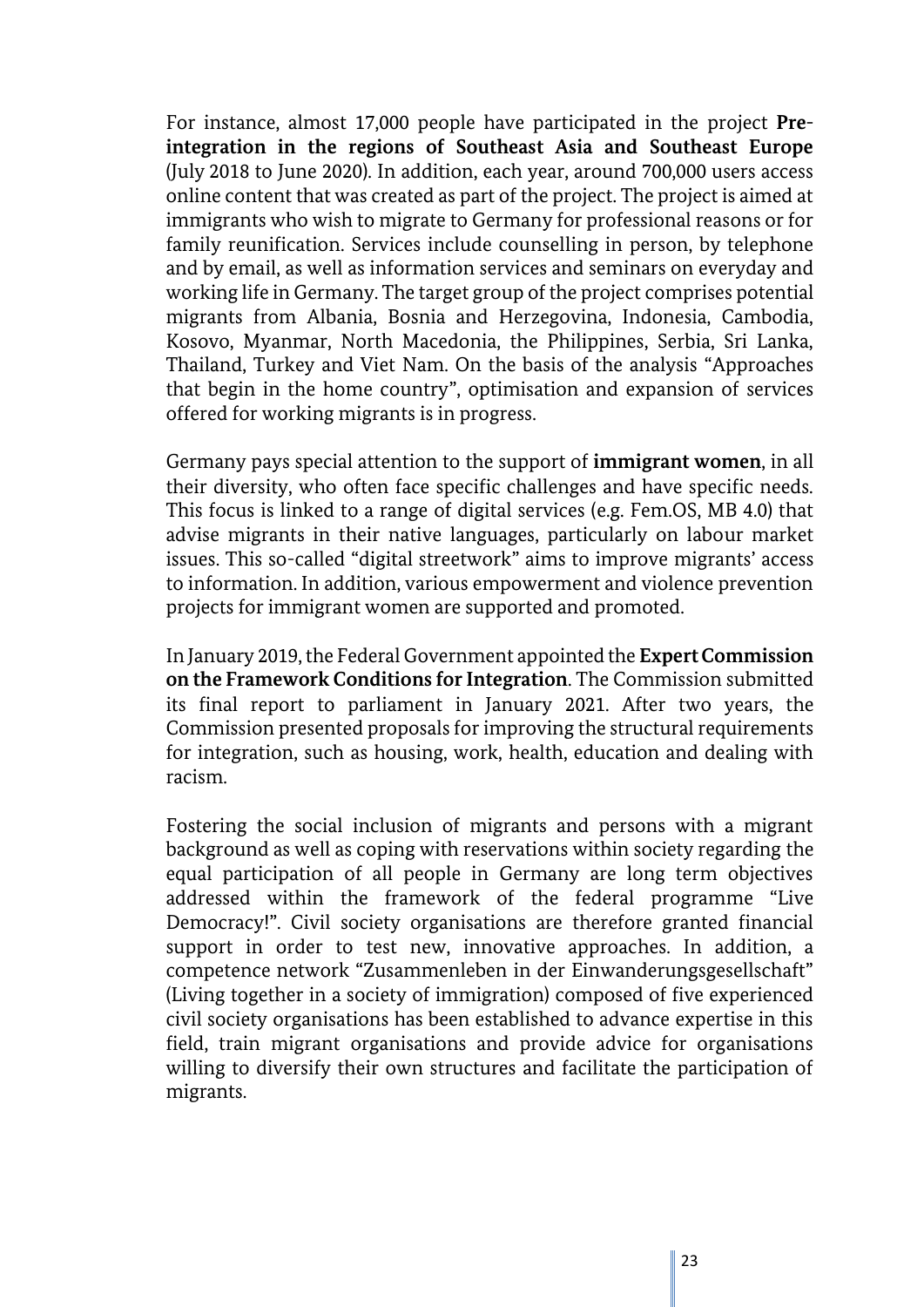Objective 17 - Eliminate all forms of discrimination and promote evidencebased public discourse to shape perceptions of migration

In October 2019, the Federal Government decided on a package of measures to better combat **right-wing extremism and hate crime**. Among other things, the package laid the foundations for pursuing hate crime more effectively online; the criminality of hate speech and aggressive insult was adjusted, and the processing and monitoring of right-wing extremism both in the domestic intelligence services (Verfassungsschutzverbund) and the BKA were intensified. Several hundred jobs have been created for this purpose in the BKA and the BfV.

In March 2020, a **cabinet committee for the fight against right-wing extremism and racism** was set up to develop **measures to combat rightwing extremism, racism, antisemitism and other ideologies promoting inequality** more effectively. Representatives of migrant organisations and civil society as well as members of the research community and representatives of all 16 Länder were consulted in the work of the committee, which led to the development of a catalogue of 89 measures. These measures, which focus on prevention, research, the strengthening of security and judicial authorities as well as civil society, recognising and valuing a diverse society and strengthening opportunities for participation, are still being implemented. They will be further developed and adapted in the current election period from 2021 to 2025.

In 2021, the German Centre for Integration and Migration Research (DeZIM) established the National Discrimination and Racism Monitor (NaDiRa) to record development and trends regarding racism in Germany. Among other things, the Racism Monitor surveys members of affected groups, their perceptions and realities of everyday life. First reports will be published in 2022 and are available online (https://www.rassismusmonitor.de/).

### Objective 18 - Invest in skills development and facilitate mutual recognition of skills, qualifications and competences

Conditions for migrants who come to Germany for the purpose of incompany training have been fundamentally improved by expanding access to vocational training with the **Act to Promote the Training and Employment of Foreigners** (Ausländerbeschäftigungsfördergesetz). Since then, migrants have been able to receive the same support as German citizens for in-company vocational training. Subsistence grants are available under certain conditions. After the reform of the **Act to Promote the Training and**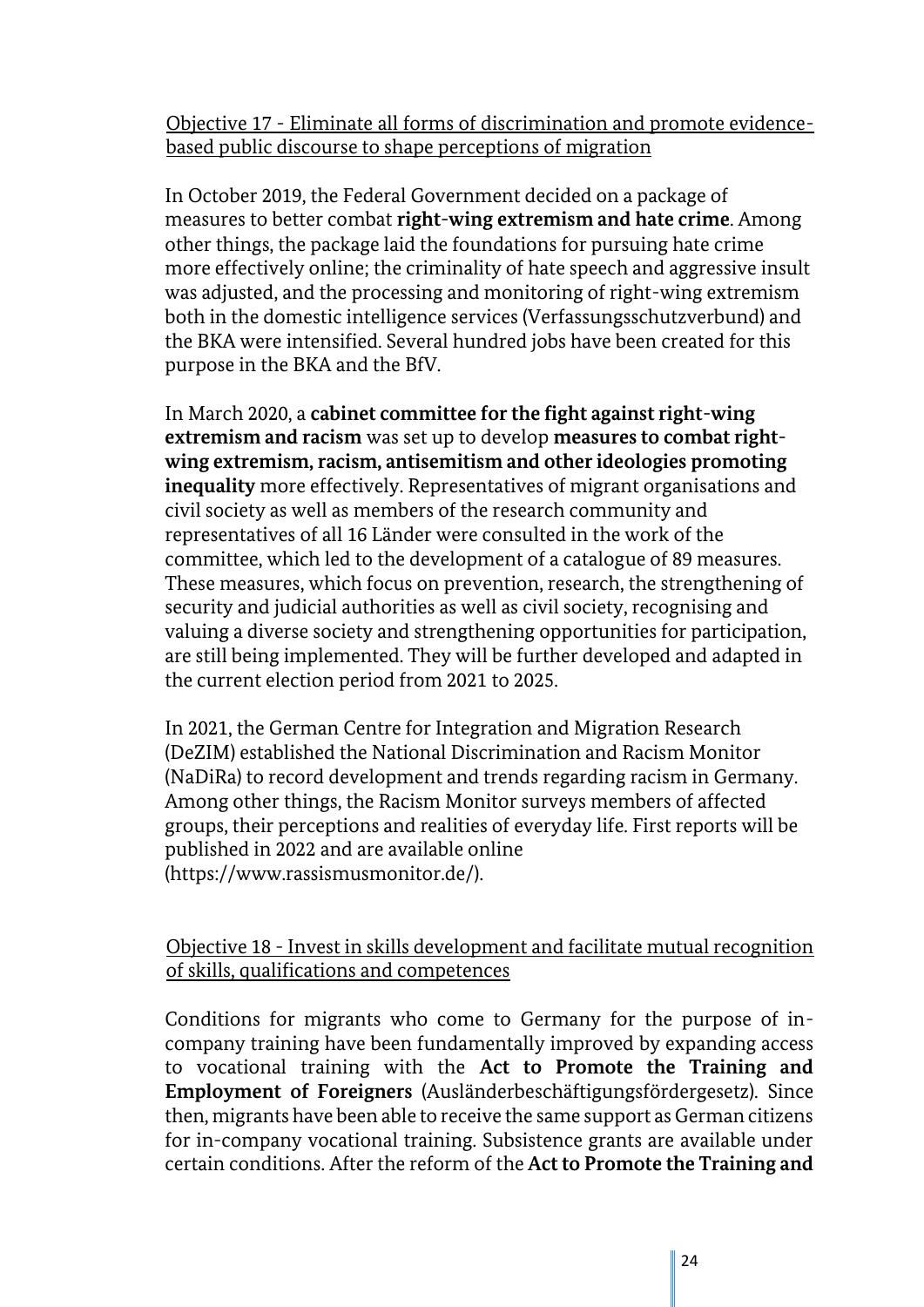**Employment of Foreigners**, the share of foreigners among those receiving financial support for the purpose of professional development rose considerably.

As part of the funding programme **Integration through Qualification (IQ)**, around 70 permanent and 100 mobile advice centres as well as 170 qualification projects help migrants and newcomers receive recognition of their qualifications and/or qualify for educationally appropriate employment. The programme further strives to raise the profile of processes and support structures and to overcome structural hurdles to labour market integration.

The recognition of foreign professional qualifications and the acquisition of the German language are important keys for quick and sustainable integration into the job market. The new coalition agreement provides for lowering the hurdles for the recognition of educational and professional qualifications from abroad, reducing bureaucracy and speeding up procedures. This is intended to continue the development of recent years, in which access to the procedures was facilitated, the opportunities for qualification expanded and the benefits of recognition strengthened (see also Objective 5 above for more information on the ZSBA).

The 'ProRecognition' project run by DIHK Service GmbH was expanded in 2021 and provides guidance on the recognition of professional qualifications at German chambers of commerce abroad in ten countries worldwide.

The shortened deadlines for recognition procedures for applications in the newly introduced, accelerated administrative procedure for skilled workers and their family members that were adopted with the Skilled Immigration Act for professions under federal law were adopted for professions governed by Länder law in 2020 and 2021.

Projects such as 'Unternehmen Berufsanerkennung' (UBA), which is run by DIHK Service GmbH and the Central Agency for Continuing Education and Training in the Skilled Crafts (ZWH) and entered a new funding period in 2022, are raising awareness of the topic of recognition within a company context. The aims are to demonstrate to companies and firms the opportunities afforded by professional recognition and to inform them how they can assist foreign skilled workers along the pathway to full recognition.

Since the implementation of the government-funded **vocational language courses** in 2016, more than 600,000 participations have been registered. Access was extended in 2019 and in 2020 through the Act to Promote the Training and Employment of Foreigners (Ausländerbeschäftigungsfördergesetz) and the Skilled Immigration Act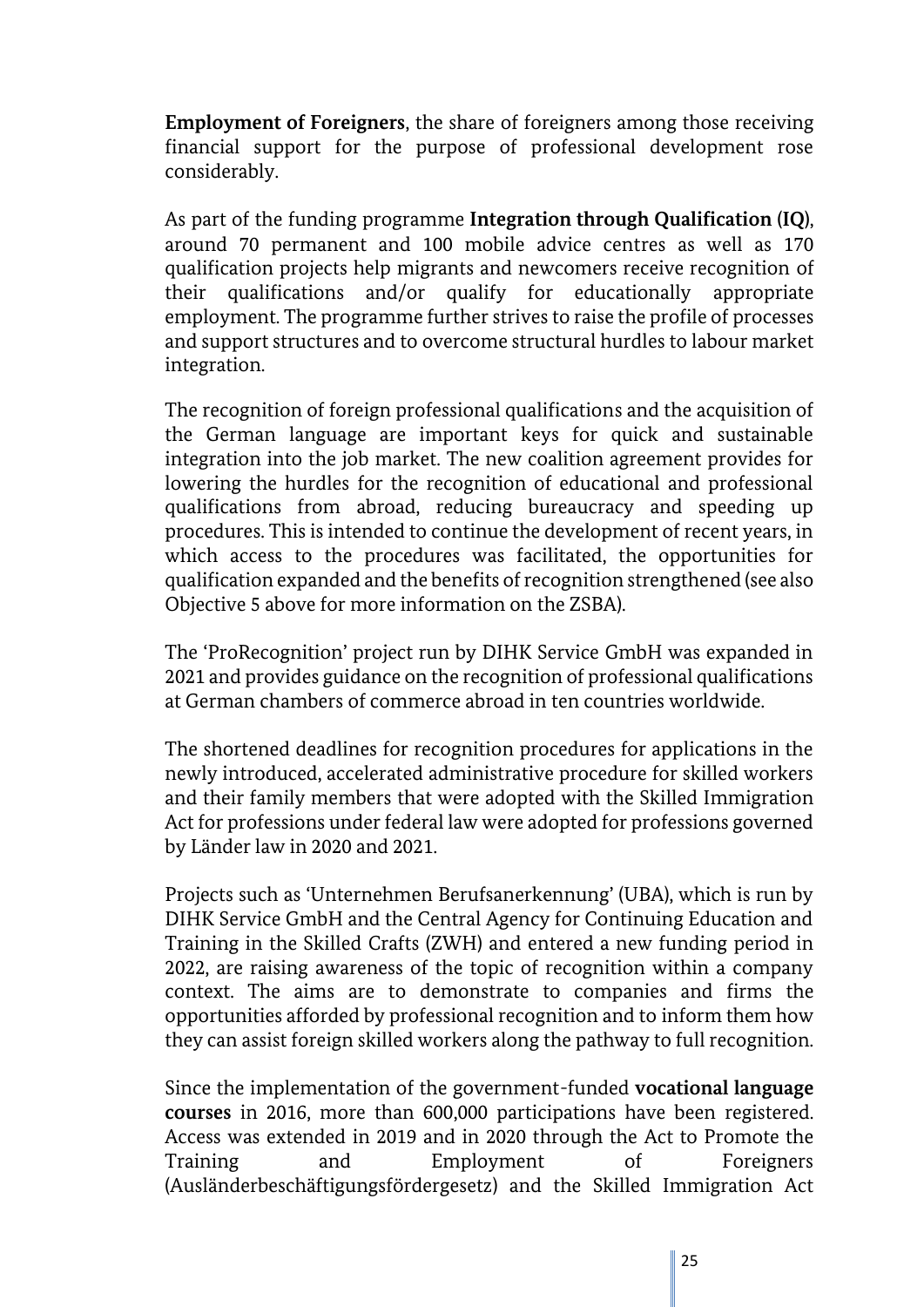(Fachkräfteeinwanderungsgesetz). Recently developed types of courses, currently at the pilot stage, concentrate on special needs during vocational training, for example. Virtual classrooms were implemented in 2020 in order to mitigate a decline in the number of participants in integration courses and vocational language courses due to the COVID-19 pandemic. The integration courses (attended by about 2.5 million participants since 2005) offered by the BMI, together with the vocational language courses offered by the BMAS, constitute a joint modular system known as the comprehensive language programme. The courses are administered by the BAMF.

#### Objective 19 - Create conditions for migrants and diasporas to fully contribute to sustainable development in all countries

The **diaspora in Germany is a key partner** of development cooperation. The Federal Government has therefore established a development policy dialogue with important migrant umbrella organisations in Germany. Moreover, the Federal Government harnesses the potential of diaspora engagement to drive social and economic development in 22 partner countriesthrough its **Migration and Diaspora Programme** (PMD). The PMD offers funding and advice for organisations carrying out projects with partners in countries of origin. The programme also facilitates **knowledge and skill transfer** by supporting temporary assignments by diaspora professionals in institutions of partner countries as well as the voluntary return of highly qualified experts to their countries of origin. The programme supports reintegration into the local job market so that returning experts can contribute with the professional know-how they have acquired in Germany. Since April 2019, more than 870 local employers have benefitted from the services of more than 1100 returning experts. The PMD also assists diaspora entrepreneurs in founding start-ups and thereby contributing to innovation and economic development in their countries of origin. Moreover, the PMD responds to the need for exchange, networking and mutual learning among the diaspora by organising a yearly Diaspora Forum that is shaped by organisations and individuals engaged in their country of origin. German development cooperation has established the website diaspora2030.de to provide information on funding opportunities and events for people with a migration history who are interested or engaged in the field of sustainable development.

#### Objective 20 - Promote faster, safer and cheaper transfer of remittances and foster financial inclusion of migrants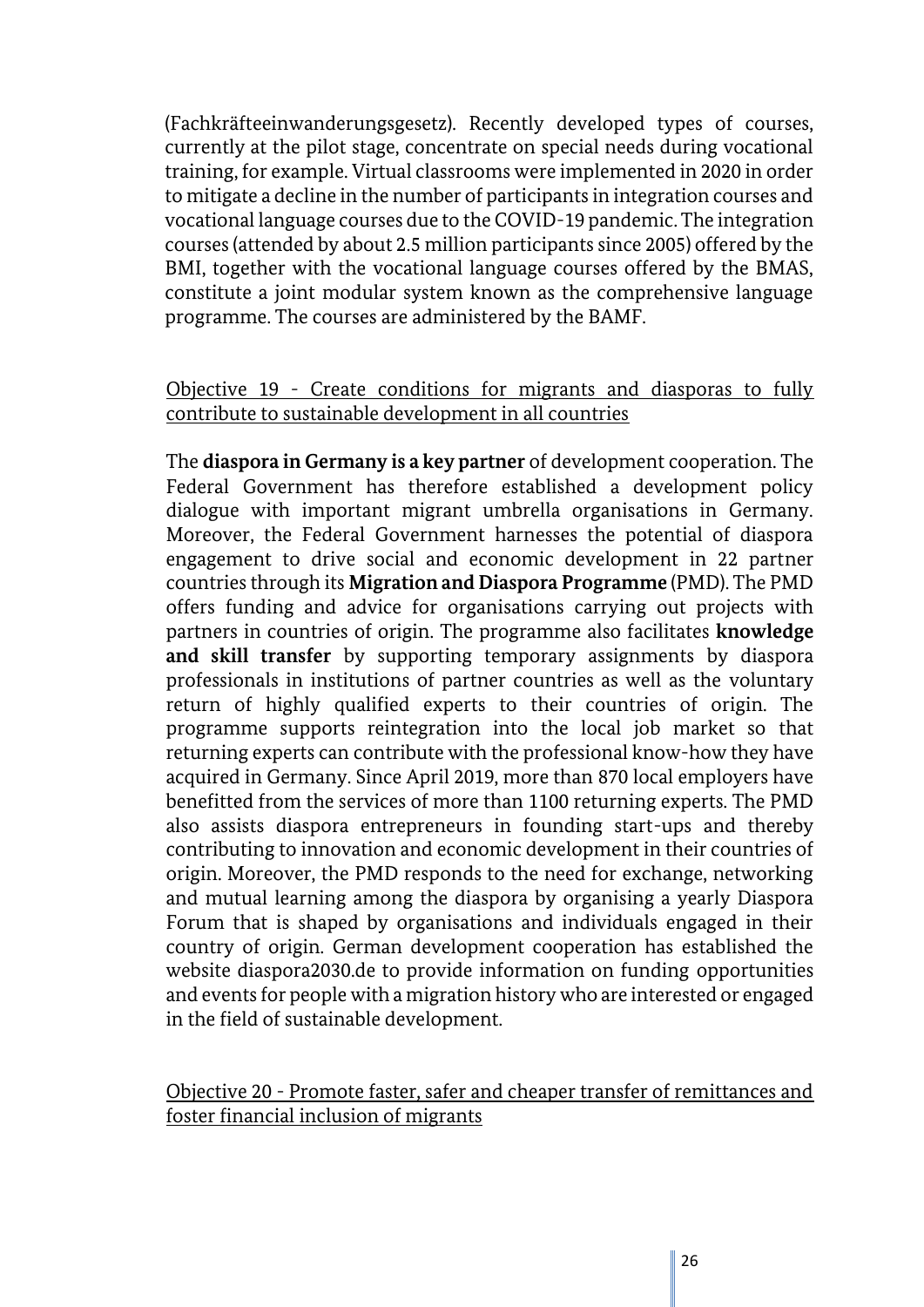Germany seeks to facilitate an environment where cheap, fast and safe **remittances** are available to migrant families, innovation is supported and recipients can invest these funds sustainably. For instance, Germany and Jordan cooperate on using digital solutions to improve the access of migrant workers and refugees in Jordan, as well as Jordanian households, to remittances and other financial services.

Germany also supports **diaspora investments for entrepreneurship** in selected African countries through the online platform WIDU.africa. WIDU redirects existing remittances into sustainable investments for start-ups and small businesses of friends and family members and tops them up with a 100% grant. In response to COVID-19-induced challenges, WIDU has made additional grants available in the health, food and mobility industries.

Asthe Global Forum on Remittances, Investment and Development (GFRID) is an important platform for building and strengthening partnerships to realise the commitment of Objective 20, Germany decided to co-fund this forum in 2021 and 2022.

#### Objective 21 - Cooperate in facilitating safe and dignified return and readmission, as well as sustainable reintegration

Germany ensures that the **return of migrants** who do not have the legal right to stay in Germany takes place following an individual assessment that is in line with international and national law and is carried out by competent authorities. Germany provides for effective judicial remedies in compliance with due process guarantees and obligations under national and international law.

Germany is committed to the advancement of assisted **voluntary return** as the preferred mode of return for sustainable reintegration. Cooperation among government branches has been strengthened to better coordinate and link support measures for return and sustainable reintegration.

Addressing the challenges of irregular migration requires close **cooperation with countries of origin**, including on identification, issuance of travel documents, return, sustainable reintegration and reduction of root causes of irregular migration and involuntary displacement. Germany is supporting third countries in this regard, i.a. through sustainable reintegration and voluntary return programmes.

**Readmission agreements** are in place with a number of countries.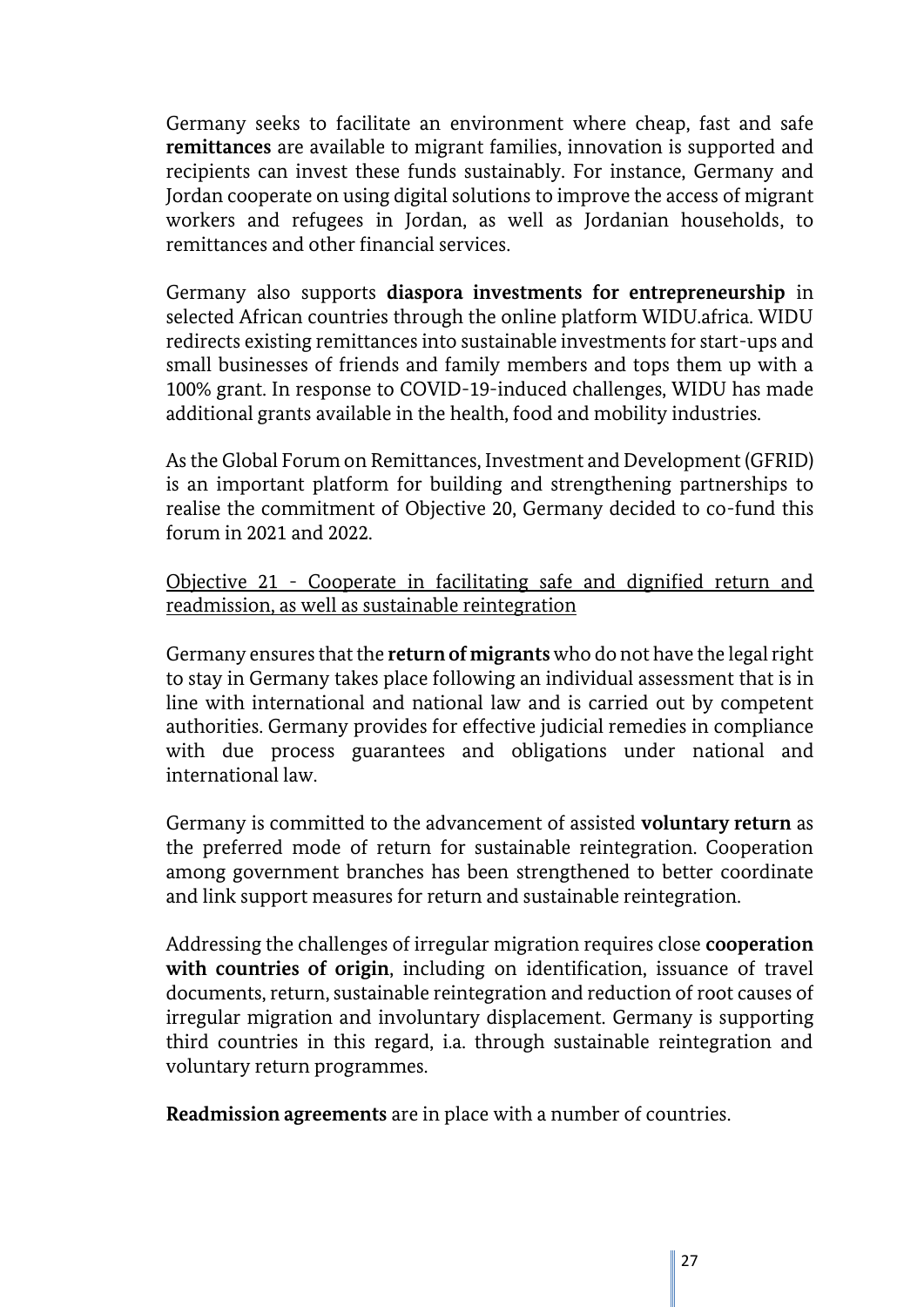Germany supports development-oriented voluntary return efforts through partnership-based initiatives with countries of origin and transit in the context of the implementation of the Neighbourhood, Development and International Cooperation Instrument – Global Europe (NDICI – Global Europe).

Since 2017, the Federal Government's **Returning to New Opportunities** programme has supported voluntary return and sustainable reintegration in 13 partner countries of origin in Western and Northern Africa, Central Asia, the Middle East and the Balkans. The initiative links counselling and preparation in Germany with economic and social support measures for returnees and, in accordance with its developmental focus and do-no-harm approach, the local population in partner countries. Additionally, the programme aims for the sustainable anchoring of reintegration structures in the partner countries by supporting civil society organisations which are active in the field of social and economic reintegration.

**Advisory centres** in currently twelve partner countries offer information on local employment and training opportunities, provide vocational training and psychosocial support, and assist returnees in their reintegration. Centres are run in partnership with national institutions. By November 2021, the programme had provided more than 1,000,000 individual support measures, of which more than 90,000 were reintegration measures for returnees from Germany. Around 420,000 of these measures have been provided to women. With the programme's support, around 310,000 people (of whom 130,000 were women) found work or started their own business. Since 2017, approximately 145,000 individual counselling sessions have been provided, more than 45,000 to women.

The website <https://www.startfinder.de/de> offers comprehensive information for people who would like to return to their country of origin or who are looking for new perspectives there. The platform provides information on return counselling, return assistance and, in particular, reintegration services in the countries of origin. This includes information on advice services, job fairs, training and support services in the countries of origin, as well as services in Germany, such as short vocational training courses to improve reintegration. In addition, people who have been able to find new perspectives in their countries of origin through the Returning to New Opportunities programme tell their personal stories.

#### Objective 22 - Establish mechanisms for the portability of social security entitlements and earned benefits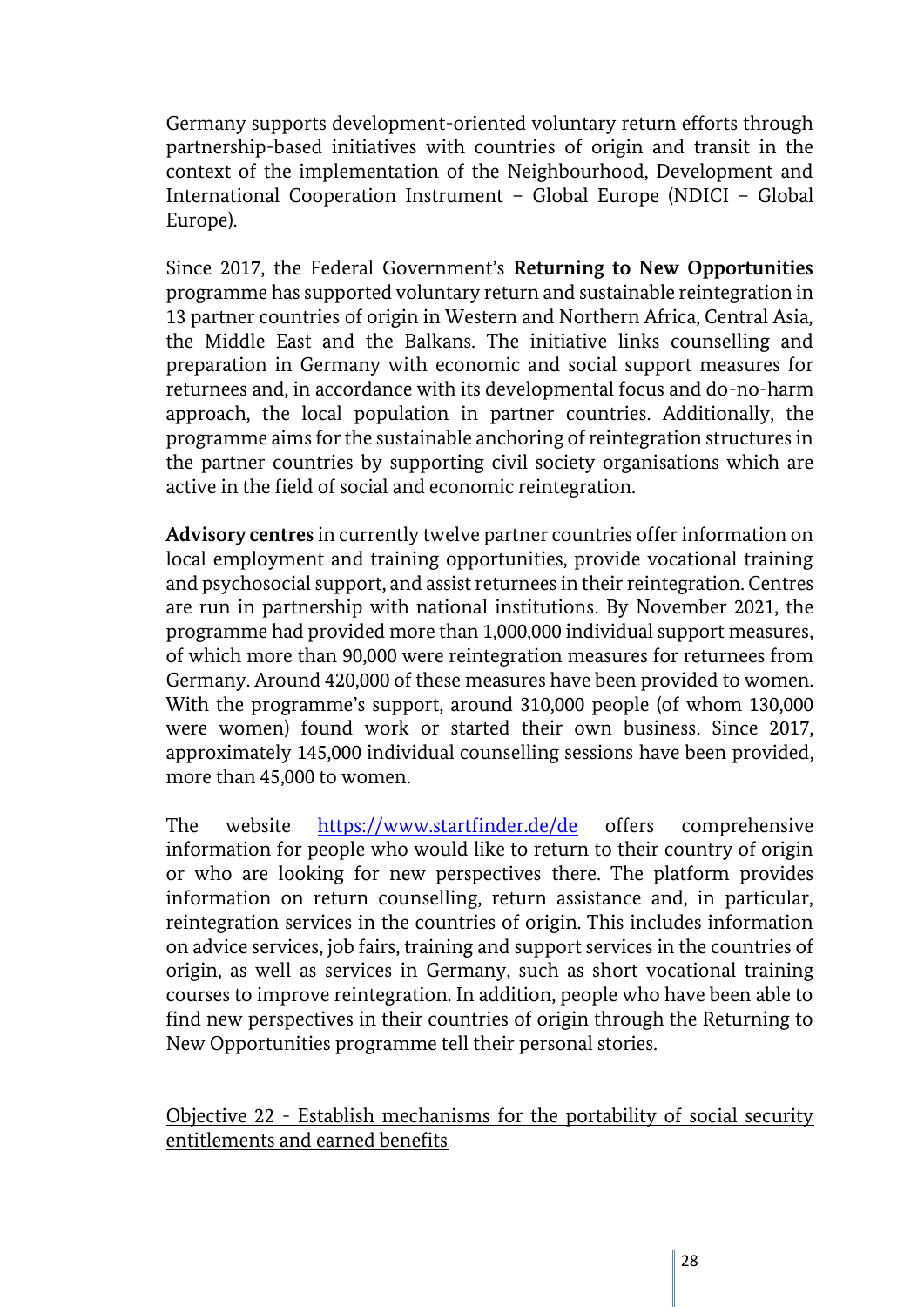The objective has been met in the area of statutory **pension insurance**. Pension benefits are provided in full to people who have worked in Germany and have earned a pension, regardless of nationality and place of residence. Entitlement to benefits requires a certain minimum insurance period (for a regular old-age pension, for instance, the fulfilment of a "general qualifying period" of five years). Almost all bilateral agreements on social security allow this requirement to be met by adding insurance periods in contracting states.

**Bilateral agreements** are concluded on the basis of reciprocity, equivalence, financial balance and if there is sufficient need for regulation. Agreements contain – among other things – the principle of equal treatment for the branches of social security they cover.

#### Objective 23 - Strengthen international cooperation and global partnerships for safe, orderly and regular migration

Germany actively **supports organisations, platforms and processes** central to the implementation of the GCM. Germany has been an active member of the **GFMD** since its inception in 2007 and is one of its **core funders**, recognising its added value as an informal, state-led and action-oriented platform on international migration and sustainable development. Germany and Morocco jointly chaired the GFMD from 2017 to 2018. After contributing to GFMD's Civil Society Mechanism in the last few years, Germany is supporting the Mayors Mechanism in 2021/2022. The Mayors Mechanism engages local governments in the GFMD and provides opportunities for peer-to-peer learning and exchange.

We encourage the GFMD and the UN Migration Network to explore possibilities to further strengthen their partnership and include practitioners, with the aim of fostering more operational cooperation on the ground and addressing clearly defined needs of migrants for the benefit of all actors.

Germany regularly engages in bilateral migration dialogues to foster cooperation in the policy areas of migration and displacement. Germany is also engaged in bilateral dialogues in the context of binational government commissions.

In November 2021, the Federal Government announced its intention to appoint a Special Representative on Migration. This newly created position will further promote migration dialogues between Germany and its partner countries.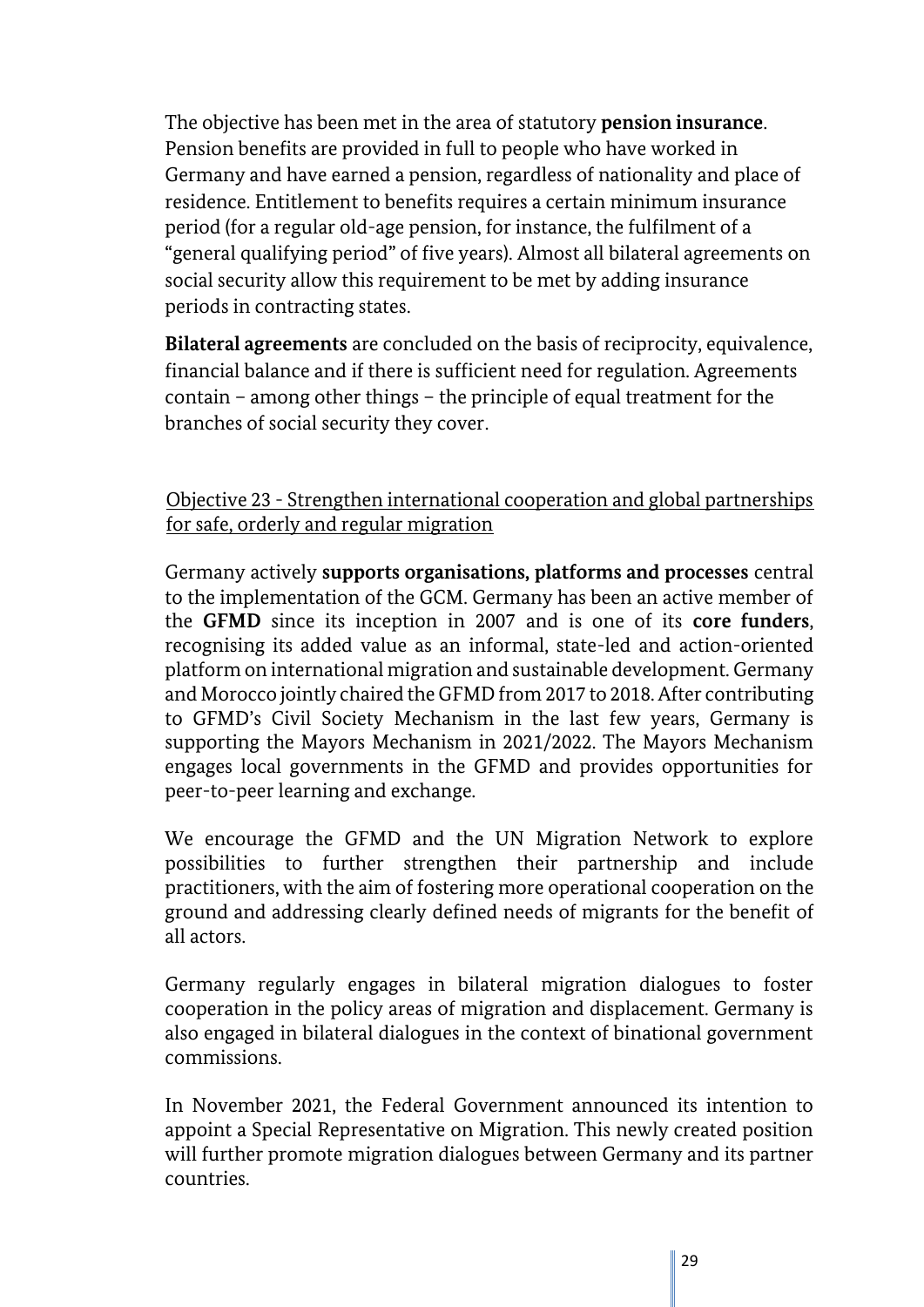#### **4. Means of implementation**

Means of implementation are mobilised through relevant branches of government at federal, Land and local levels, as well as through civil society organisations and other stakeholders. Germany has become **IOM's second largest donor**, funding projects to the tune of 132 million US dollars and providing 3.5 million Swiss francs in administrative contributions in 2019. Germany has also intensified its cooperation with ICMPD by joining the organisation as a member state in 2020 and chairing ICMPD's Steering Group in 2022, with the motto "improving operational capabilities". Continued and intensified coordination within Germany, as well as with the EU and partners globally, will support the sustainable implementation of GCM objectives. Processes such as the regional and global review help strengthen exchange and cooperation, take stock of progress, and identify fields where further progress requires intensified engagement and cooperation with countries of origin or transit.

The **Migration MPTF** and the Migration Network Hub are important steps on the way towards reaching the GCM's objectives. Germany has provided a total of 12.25 million euro for the five clusters of the Migration MPTF, which makes Germany its biggest donor. The Federal Government is actively engaged as a member of the steering committee. Germany also engages in several activities of the Migration Network Hub.

#### **5. Next steps**

Various actors continue to work on further strengthening policy and practice in areas relevant to goals set out in the GCM. This includes – among others – the follow-up on the reports and recommendations of the **Commission on the Root Causes of Displacement (including irregular migration)** as well as a new federal programme as part of the next European Social Fund Plus (ESF+) funding phase 2021-2027, with the aim of ensuring that unqualified female refugees and immigrants participating in qualification and training measures can obtain access to sustainable employment.

The Federal Government is also following up on the recommendations of the **Commission on the Root Causes of Displacement (including irregular migration)** and the **Expert Commission on the Framework Conditions for Integration**.

**During the preparation of this review,** the Federal Government sought inputs from a broad number of agencies as well as from CSOs, academia, political foundations, diaspora organisations, parliament and other stakeholders. The final report will be published in English and in German.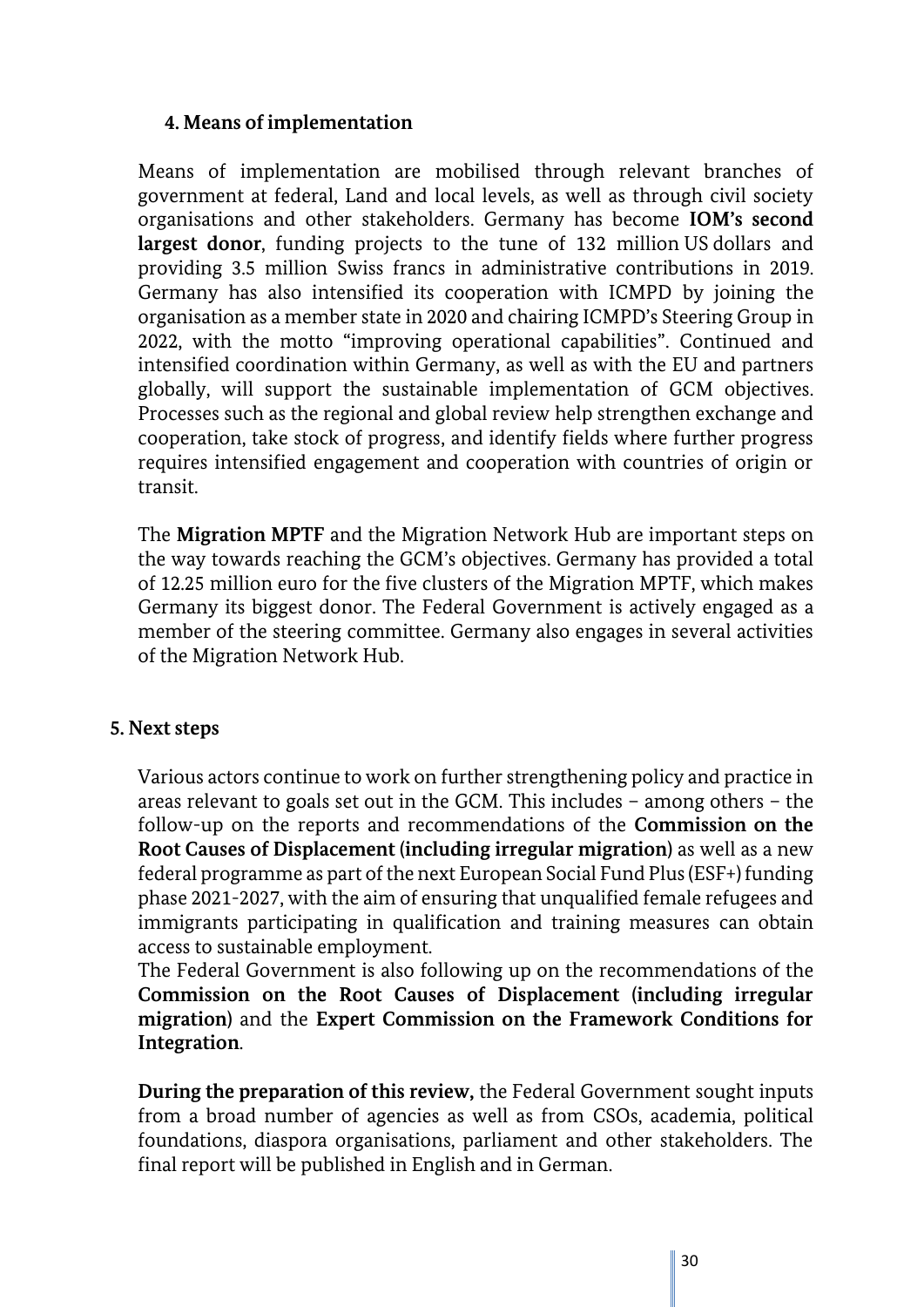Germany looks forward to an **inclusive process and to the follow-up and review** outlined in the Global Compact. Preparation of inputs for the International Migration Review Forum has highlighted the ongoing strong interest in the GCM and its implementation among stakeholders.

Achieving safe, orderly and regular migration is a process that requires continuous and concerted action throughout government and society, both domestically and internationally. Germany remains committed to the objectives and principles set out in the GCM and will continue to work together with partners to achieve our common vision.